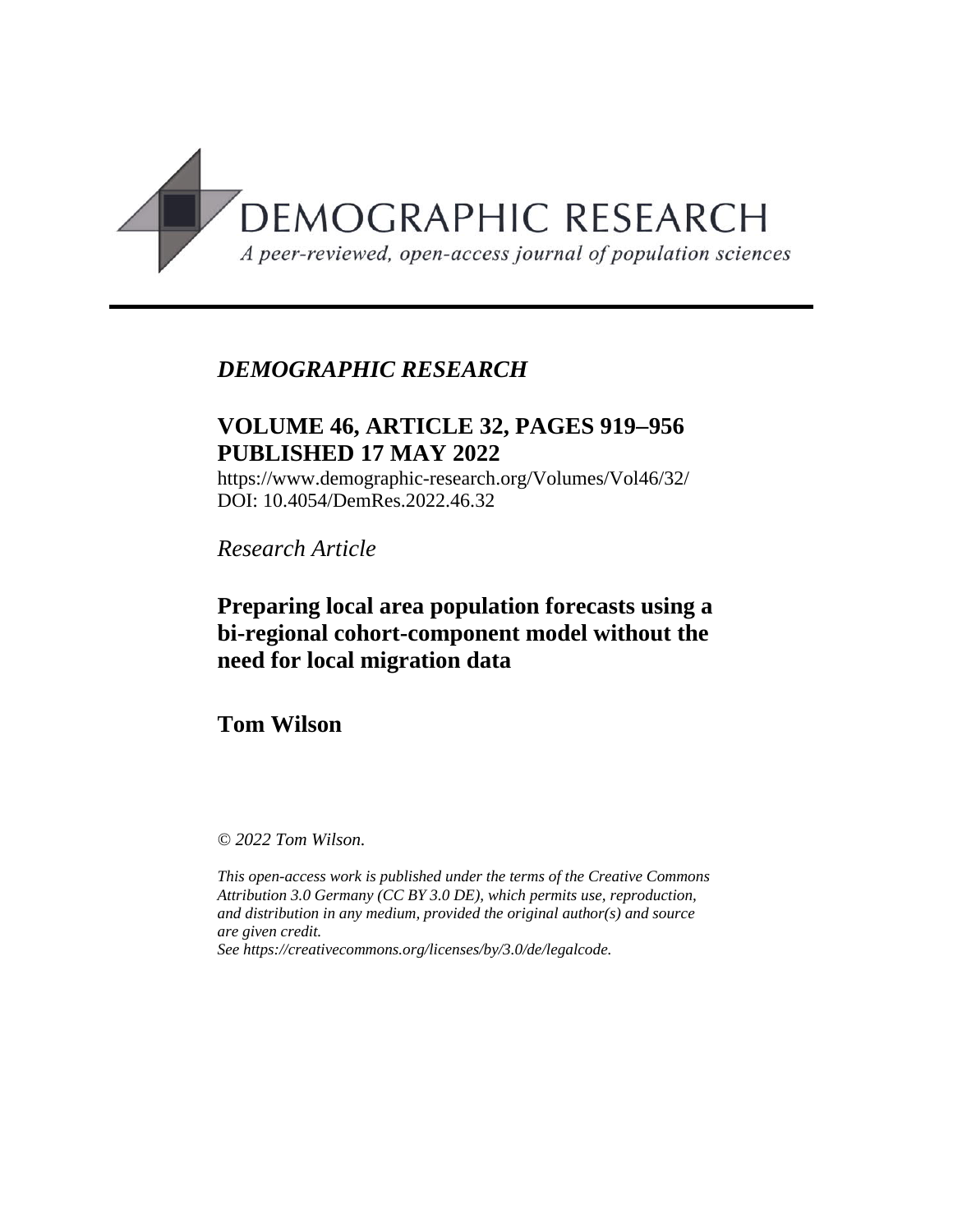# **Contents**

| $\mathbf{1}$   | Introduction                                                               | 920        |
|----------------|----------------------------------------------------------------------------|------------|
| 2<br>2.1       | The synthetic migration cohort-component model<br>Single area version      | 923<br>923 |
| 2.2            | Base period population accounts and data preparation                       | 926        |
| 2.3            | Multiple area version                                                      | 932        |
| 3              | Forecast evaluation                                                        | 933        |
| 3.1            | Data inputs and forecasts                                                  | 933        |
| 3.2            | Error measures                                                             | 935        |
| $\overline{4}$ | Results                                                                    | 936        |
| 4.1            | Total population forecast errors                                           | 936        |
| 4.2            | Age-sex population forecast errors                                         | 937        |
| 4.3            | Sensitivity of the forecasts to alternative migration turnover assumptions | 941        |
| 4.4            | Incorporating local assumptions                                            | 942        |
| 5              | Discussion and conclusions                                                 | 946        |
| 5.1            | Main contributions                                                         | 946        |
| 5.2            | Why does the synthetic migration model work as well as it does?            | 947        |
| 5.3            | Limitations of the synthetic migration model                               | 948        |
| 5.4            | Limitations of the study                                                   | 948        |
| 5.5            | Next steps                                                                 | 949        |
| 6              | Acknowledgements                                                           | 949        |
|                | References                                                                 | 950        |
|                | Appendix                                                                   | 955        |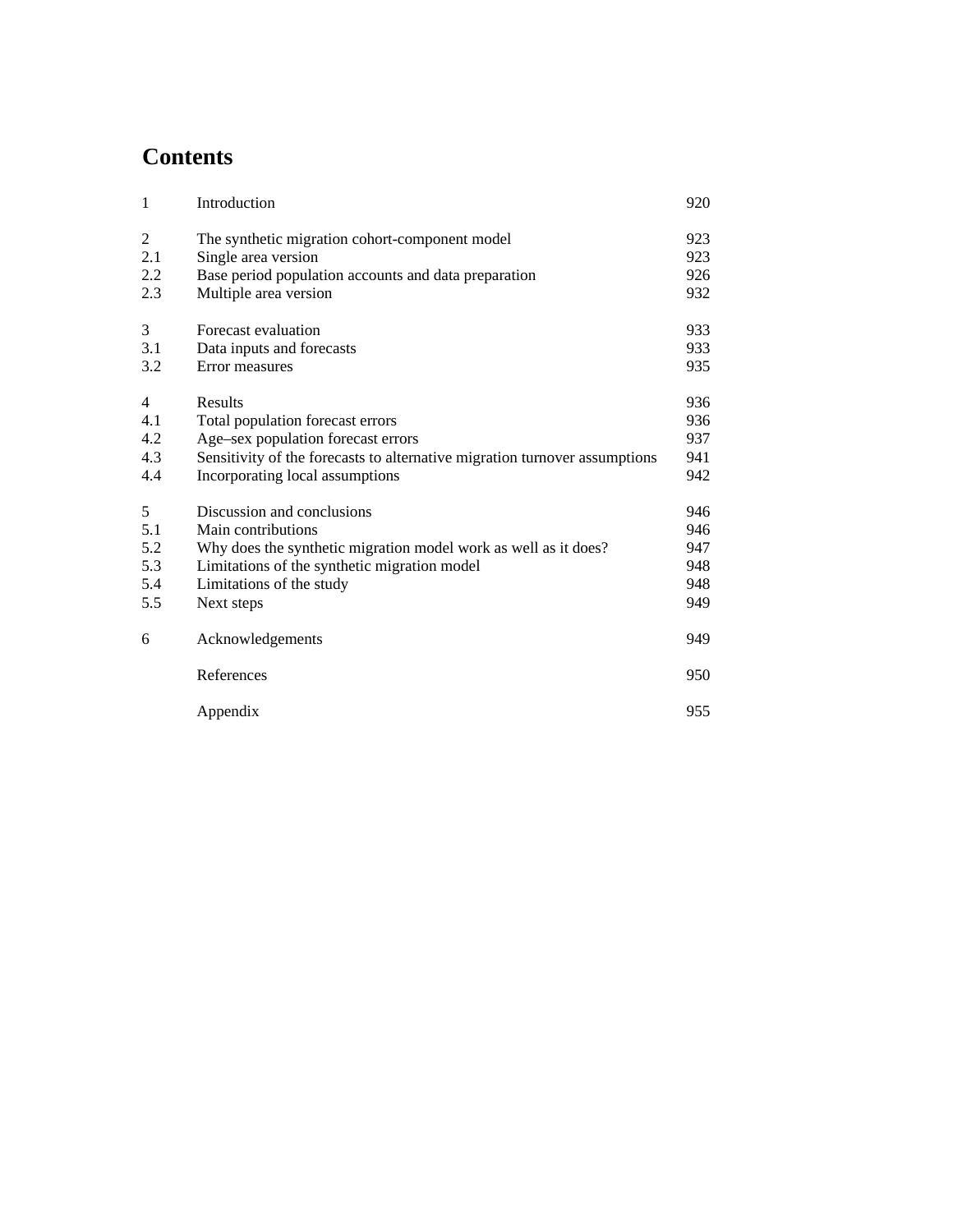# **Preparing local area population forecasts using a bi-regional cohort-component model without the need for local migration data**

## **Tom Wilson[1](#page-2-0)**

## **Abstract**

## **BACKGROUND**

Cohort-component models incorporating directional migration are conceptually robust demographic models which are widely employed to forecast the populations of large subnational regions. However, they are difficult to apply at the local area scale. Simpler models, such as the Hamilton–Perry model, have modest input data requirements and are much quicker, cheaper, and easier to implement, but they offer less output detail, suffer from some conceptual and practical limitations, and can be less accurate.

## **OBJECTIVE**

The aim of this paper is to describe and evaluate the synthetic migration cohortcomponent model – an approach to implementing the bi-regional model for local area population forecasts without the need for any locally specific migration data.

## **METHODS**

The new approach is evaluated by creating several sets of 'forecasts' for local areas of Australia over past periods. For comparison, forecasts from two types of Hamilton–Perry model are also evaluated. Error is measured primarily with an alternative Absolute Percentage Error measure for total population which takes into account how well or poorly the population age–sex structure is forecast.

## **RESULTS**

In the evaluation for Australian local areas, the synthetic migration model generated more accurate forecasts that the two Hamilton–Perry models in terms of median, mean, and 90<sup>th</sup> percentile Absolute Percentage Errors.

## **CONTRIBUTION**

The synthetic migration model combines the conceptual and practical advantages of the bi-regional cohort-component model with the light data requirements and ease of calculation of simpler cohort models. It allows the bi-regional model to be applied in circumstances where local area migration data are unavailable or unreliable.

<span id="page-2-0"></span><sup>&</sup>lt;sup>1</sup> University of Melbourne, Email: [wilson.t1@unimelb.edu.au](mailto:wilson.t1@unimelb.edu.au).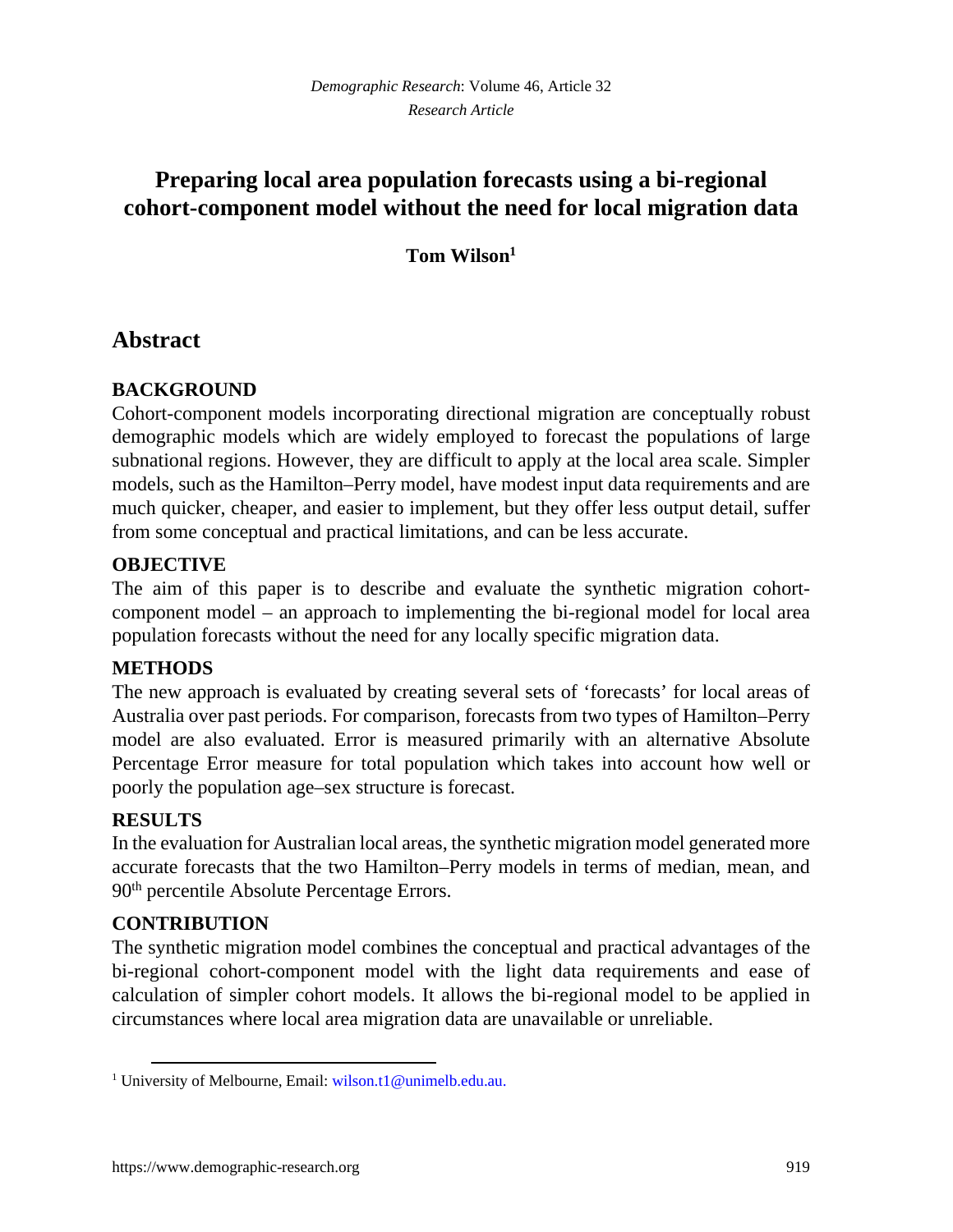## **1. Introduction**

Local area population forecasts regularly inform planning for future service provision and infrastructure development, such as kindergarten demand, school building and staffing, water supply, health services, local leisure facilities, and public transport. They are also used for commercial market assessment and site selection (Baker, Swanson, and Tayman 2021), and in some countries they are required for the revision of electoral district boundaries (e.g., AEC 2021). Forecasts help answer questions such as: Does forecast demographic change justify the construction of a new primary school, a new nursing home, or a new supermarket in the local area? Because many uses of forecasts are limited to specific age groups, age-specific population forecasts must be prepared.

The 'gold standard' for forecasting the populations of large subnational regions by age and sex is the multiregional cohort-component model in which internal migration is modelled between each origin and destination (Rees and Wilson 1977; Rogers 1995). However, at the local area scale, this is a very demanding model to implement. In many countries the necessary input migration data is simply unavailable. Even where it is possible to acquire the data, the size and sparsity of an origin–destination–age–sex migration matrix which includes hundreds or thousands of local areas is very challenging. Considerable time and effort have to be spent on data collation, estimating suppressed or missing cells and smoothing, assumption-setting, programming, and input and output data checking, all of which involves substantial staff time and cost. One option is to switch to the reduced-form bi-regional version of the model in which internal in- and outmigration is modelled between each local area and the rest of the country (Isserman 1993; Rogers 1976). It requires much less migration data but produces forecasts similar to that of the fully multiregional model (Rogers 1976; Wilson and Bell 2004). Both these types of directional-migration model have many strengths. They offer considerable flexibility of assumption-setting, detailed migration outputs, and, by modelling separate internal and international inward and outward migration flows, they faithfully represent actual demographic processes. Assumed future changes to migration rates are therefore likely to yield sensible population change outcomes. From a practical standpoint, directionalmigration models tend to produce plausible forecasts, and applied demography textbooks recommend their use where possible (e.g., Pittenger 1976; Smith, Tayman, and Swanson 2013). However, even the reduced-form bi-regional version still requires a considerable amount of migration data and data preparation.

Alternative, simpler, cohort-component models can be used to prepare age–sex population forecasts where local area internal and/or international migration data are unavailable, unreliable, or when the application of a multiregional or bi-regional model is impractical (Wilson et al. 2021). Some cohort-component models incorporate migration through net migration, either as net migration numbers (Rowland 2003), net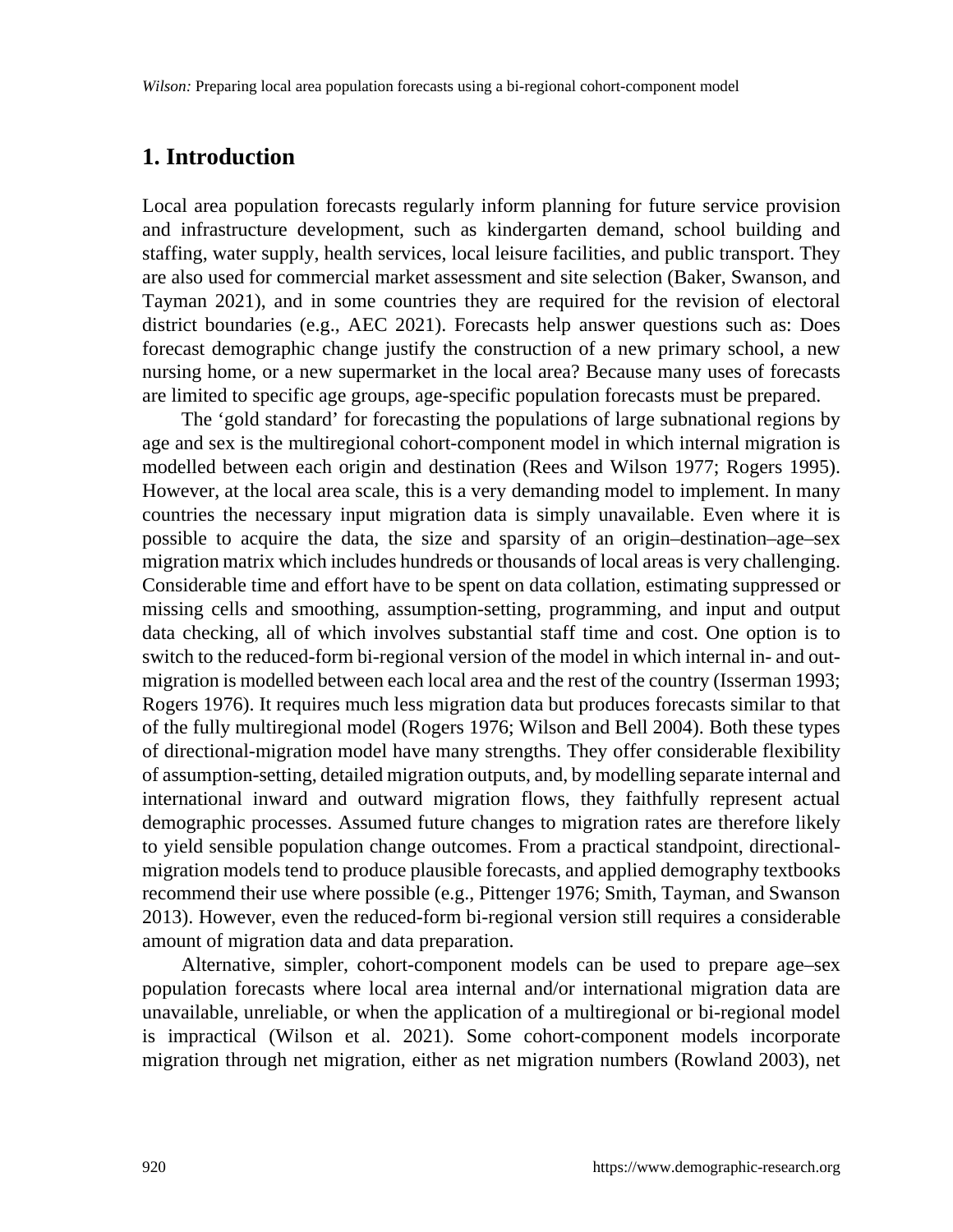migration rates (Smith 1986), or a mixture of rates (for negative net migration) and numbers (positive net migration) (Wilson 2016). Net migration may be treated as a single variable, or divided into internal and international components. The advantages of net migration cohort-component models include their low data requirements and easy calculation. However, they are vulnerable to some practical limitations. Net migration rates applied to rapidly growing areas can produce implausibly high projected population growth. Adjusting age patterns of net migration to be consistent with higher or lower net migration assumptions is challenging (Pittenger 1976, 1978), and models which use net migration numbers can, in some circumstances, generate negative populations for age groups where assumed net migration is negative. In addition, from a conceptual perspective, modelling net migration is less satisfactory than directional migration because net migration is not a demographic process itself, but the net result of migration streams flowing in opposite directions.

The Hamilton–Perry model avoids dealing with net migration and simplifies the calculations further (Baker et al. 2017; Hamilton and Perry 1962; Smith, Tayman, and Swanson 2013). Population is projected by multiplying the start-of-interval population by a Cohort Change Ratio, defined as the ratio of a cohort's population at one point in time to its population size at an earlier time (often 5 years earlier) when (5 years) younger. The greatest strength of the model is the ability to create age–sex population forecasts very easily and with minimal data requirements: it only requires population estimates by age and sex at two points in time to estimate Cohort Change Ratios. Populations in the 0–4 age group are often forecast by multiplying Child/Woman Ratios by the female population aged 15–49. Limitations include the lack of demographic components (births, deaths, and migration) in the modelling process, and therefore the inability to formulate projection assumptions for fertility, mortality, and migration, and the absence of forecast outputs of these components. It is also difficult to adjust the age profile of Cohort Change Ratios in a sensible way to reflect assumed changes in overall population growth. Rapid population growth from the development of a new suburb, for example, would usually result in most growth being concentrated in the peak migratory age groups – the young adult and young childhood ages. Over the last decade or so, the Hamilton–Perry model has enjoyed a resurgence in popularity for local area forecasts in the US, with various extensions and improvements proposed (e.g., Baker et al. 2017; Baker, Swanson, and Tayman 2021; Hauer 2019; Inoue 2017; Swanson, Schlottmann, and Schmidt 2010; Tayman, Swanson, and Baker 2021). Several studies have shown that constraining to independent local area total populations substantially improves accuracy (Baker, Swanson, and Tayman 2021; Tayman, Swanson, and Baker 2021; Wilson 2016). A recent evaluation of various types of Hamilton–Perry model revealed that the lowest errors and the smallest bias were obtained from a version employing Cohort Change Ratios when a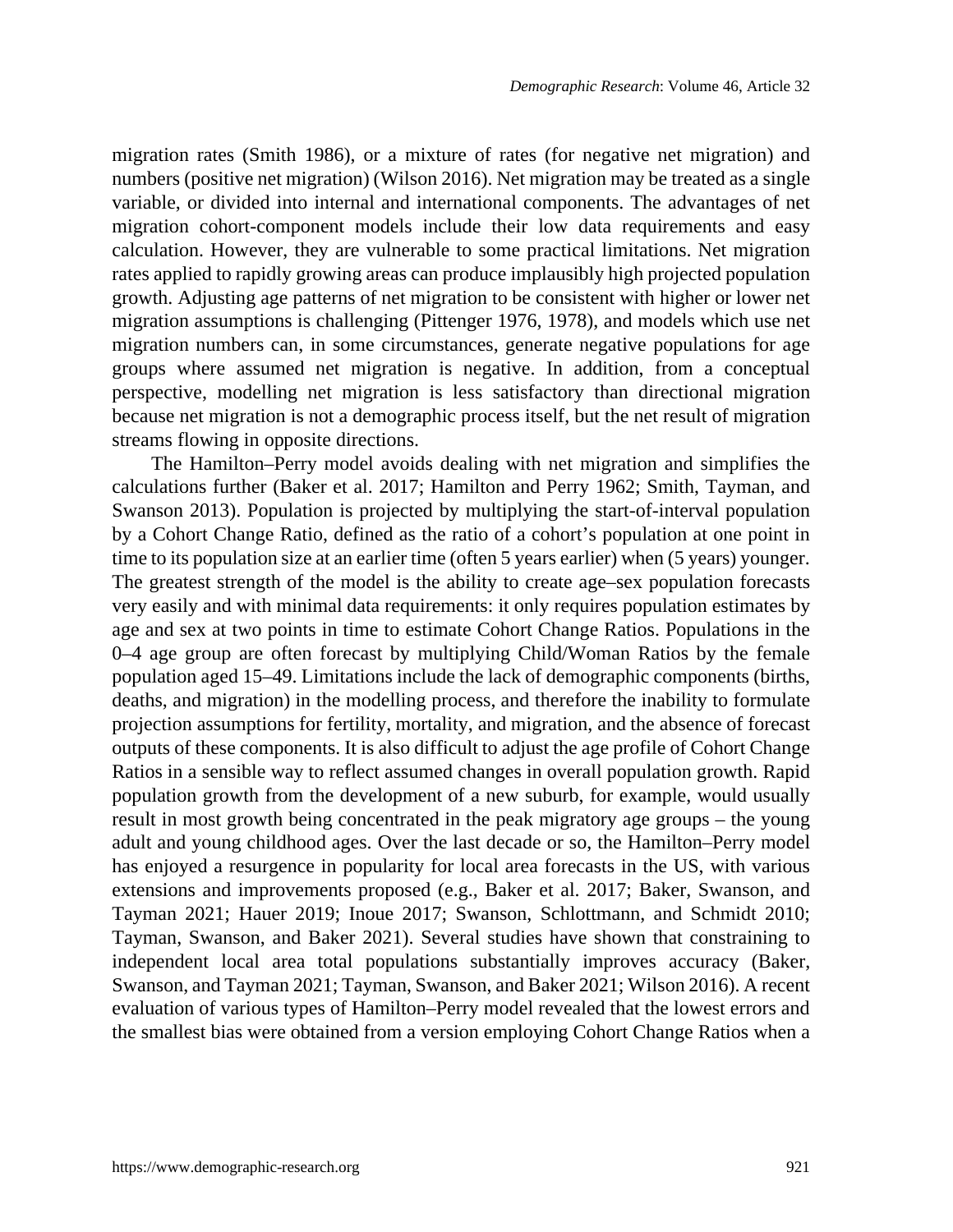cohort population is decreasing and Cohort Change Differences when it is increasing (Wilson and Grossman 2022).

One might expect that more complex models (e.g., multiregional or bi-regional) would generate more accurate forecasts than simpler models (e.g., net migration cohortcomponent or Hamilton–Perry) but the evidence to date is not clear cut. In empirical tests, Smith and Tayman (2003) found little difference in the accuracy of Hamilton–Perry and cohort-component models for producing age–sex forecasts for the counties of Florida. Wilson (2016) obtained greater accuracy from the bi-regional cohort-component model than the Hamilton–Perry model in an evaluation of forecasts for local government areas in New South Wales, Australia. However, when the outputs of both models were constrained to independent total population forecasts, much of the difference disappeared and the Hamilton–Perry model came close in accuracy to the bi-regional model (except at the older ages). Several other studies have confirmed the benefits of constraining age– sex forecasts to independent forecasts of total population (e.g., Baker, Swanson, and Tayman 2021; Reinhold and Thomsen 2015; Tayman, Swanson, and Baker 2021). The recent evaluation of Hamilton–Perry models by Wilson and Grossman (2022) revealed reasonable accuracy in forecasting local age–sex populations overall, though larger errors occurred for new suburbs with rapid population growth and inner city locations with approximately static age distributions dominated by young adults.

Given the widespread use of local area forecasts for planning, budgeting, and investment decisions, it is important to produce forecasts with as much accuracy as possible. Preferably, the forecasts would be generated by a conceptually strong model to reduce the risk of implausible outputs. At the same time, it would be useful if the forecast preparation process was as simple, data-light, quick, and easy as the Hamilton–Perry models. Ideally, the projection model would incorporate directional migration in local area cohort-component calculations without the need for detailed local area migration data.

In this paper, I suggest and evaluate an approach which attempts to achieve this. The 'synthetic migration cohort-component model' uses directional inward and outward migration estimated for each local area from a single model migration age schedule adjusted to fit the local area's age–sex net migration pattern for a recent period. The details of the modelling approach are set out in the next section of the paper. The model was evaluated empirically by applying it to create population 'forecasts' for local areas of Australia over several past periods, which were then evaluated against actual population estimates. Errors from the new model's forecasts were also compared to those from two other 'competitor' models which similarly do not use local area migration input data. The third main section of the paper describes the input data and error metrics used. The results of the evaluation are presented in the next section, which includes sensitivity analyses of the forecasts to some of the simplifying assumptions. The final section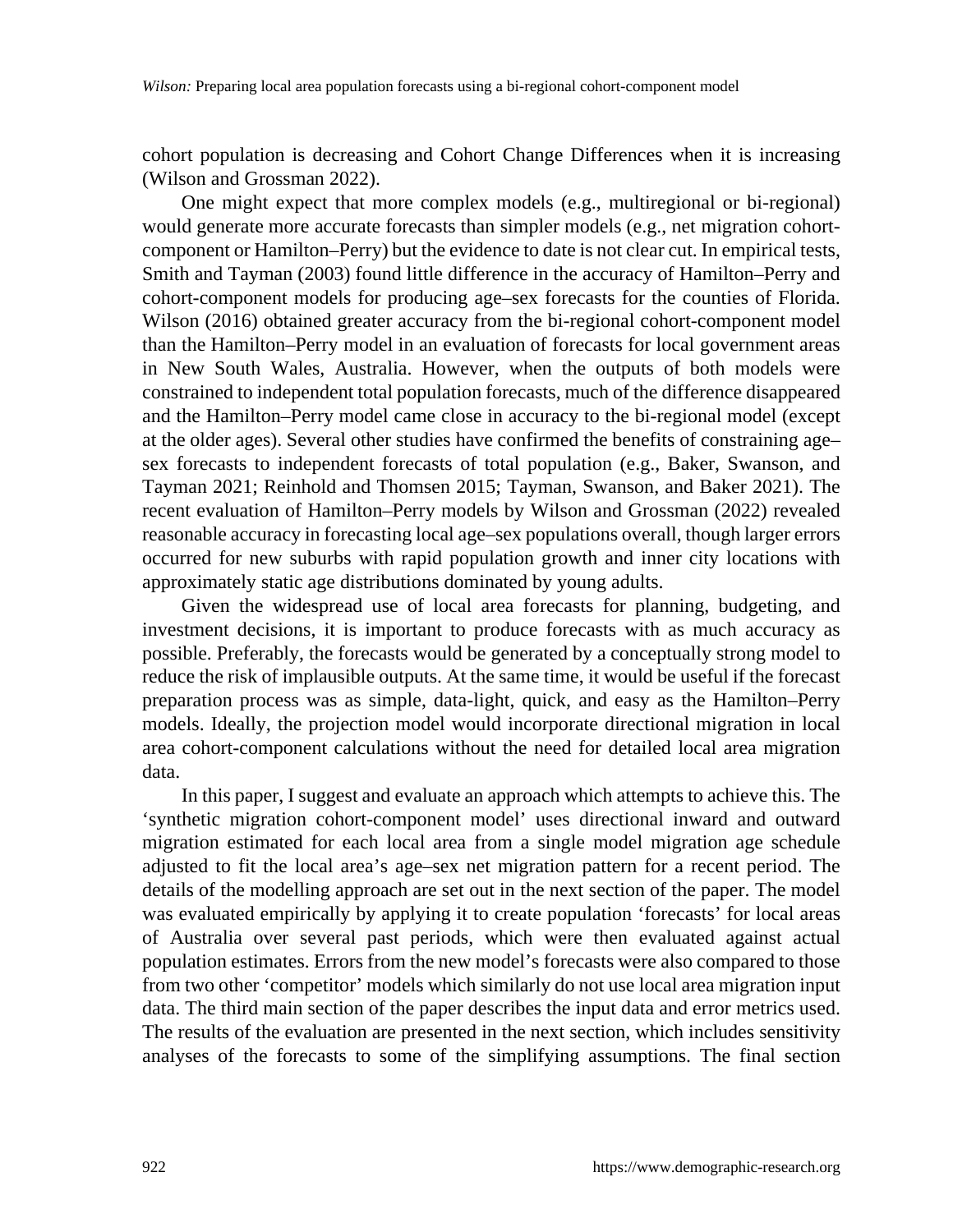summarises the key strengths and limitations of the model, explains why it works reasonably well, and sets out some avenues for further research.

## **2. The synthetic migration cohort-component model**

The synthetic migration cohort-component model combines the strengths of directional migration cohort-component modelling and local area net migration patterns, whilst minimising input data requirements, preparation time, and costs. The model is presented in two versions, one which deals with a single area of interest, and the other which includes all local areas within a country or state/province. These versions match the most common likely uses of the model. The term 'model' here is used to cover the full set of projection calculations, including the cohort-component model, the associated ways of preparing simplified fertility, mortality, and migration inputs, and constraining to separate forecasts of local area total populations. The model calculations of the single area synthetic migration model are explained first, followed by a description of how the input data are prepared. Then the multiple area version of the model is presented.

#### **2.1 Single area version**

The synthetic migration cohort-component model incorporates directional migration, but in the simplest way possible. Migration flows consist of inward migration (immigration from other countries plus internal in-migration) and outward migration (emigration to other countries plus internal out-migration). It is therefore a bi-regional model comprising the region of interest and a rest-of-the-world 'region'. The accounting basis of the model is movement population accounts in which the migration data consists of migration events rather than transitions (Rees 1984, 1985). To keep the modelling simple, it uses 5 year age groups and 5-year time intervals. The population accounting equation is written as:

$$
P_{s,a+5}^i(t+5) = P_{s,a}^i(t) - D_{s,a\to a+5}^i(t,t+5) - O_{s,a\to a+5}^i(t,t+5) + I_{s,a\to a+5}^i(t,t+5)
$$
 (1)

where:

 $P =$  population  $D =$  deaths  $\theta$  = outward migration  $I =$  inward migration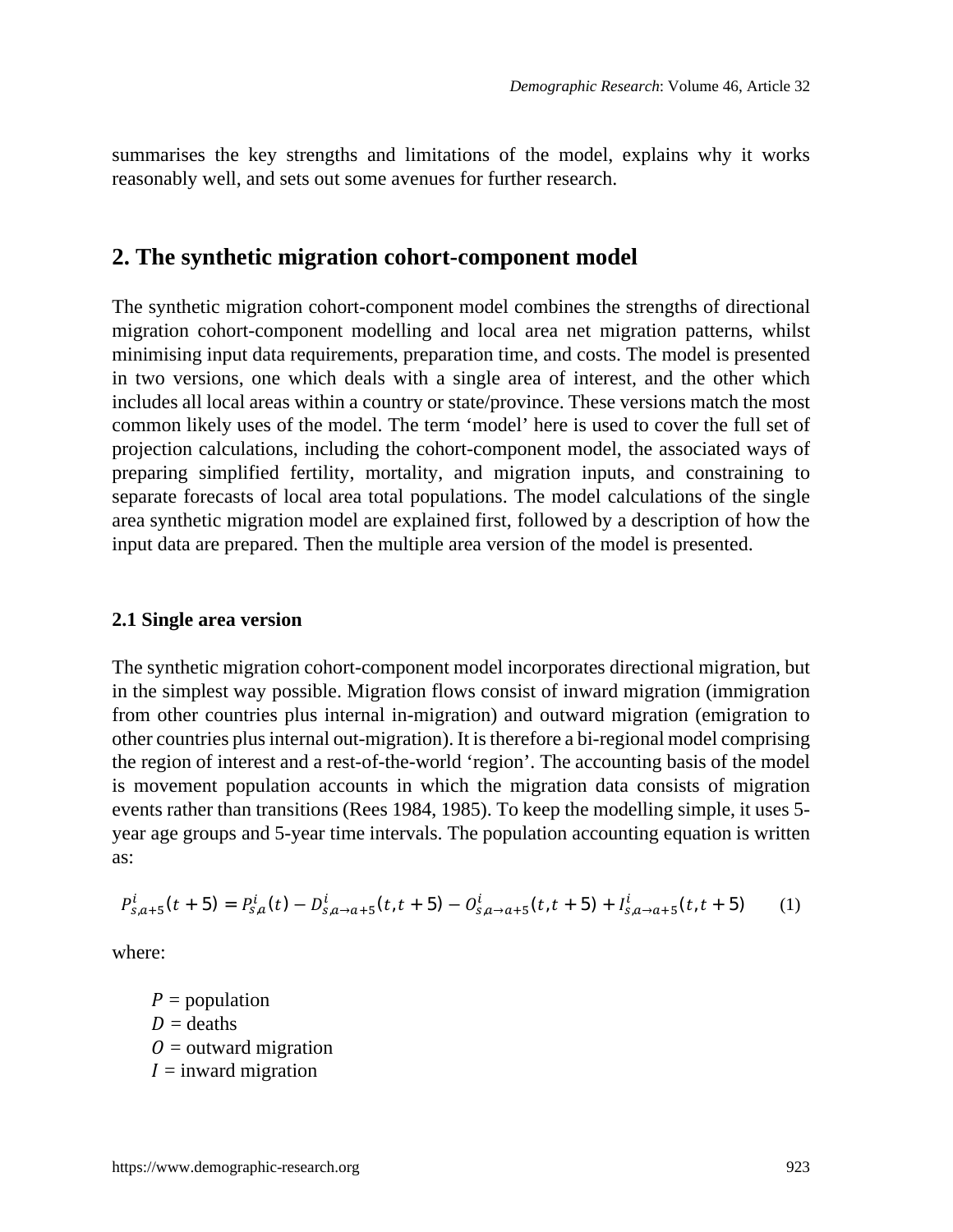$i =$ local area  $s =$  sex  $t =$  point in time  $t, t + 5$  = the projection interval between t and 5 years after t  $a =$  age group  $a \rightarrow a + 5$  = the change in a cohort's age from a to  $a + 5$  during the t to  $t + 5$ projection interval. It refers to the parallelogram-shaped period-cohort space in a Lexis diagram (Bell and Rees 2006).

For the newly born infant cohort, the initial population in Equation 1 is replaced by births. Births are projected in the conventional way by multiplying age-specific fertility rates by age-specific female populations-at-risk, with disaggregation by sex via the sex ratio at birth. Deaths and outward migration are projected using occurrence/exposure rates multiplied by the area's population-at-risk. However, inward migration is handled as flows rather than rates because the population-at-risk is less clear cut than for outward migration, and it keeps the modelling simpler than if rates and a rest-of-the-world population-at-risk were used. The projection equation may be summarised as:

$$
P_{s,a+5}^{i}(t+5) = \frac{\left(1 - \frac{5}{2}d_{s,a \to a+5}^{i} - \frac{5}{2}o_{s,a \to a+5}^{i}\right)}{\left(1 + \frac{5}{2}d_{s,a \to a+5}^{i} + \frac{5}{2}o_{s,a \to a+5}^{i}\right)}P_{s,a}(t) + \frac{1}{\left(1 + \frac{5}{2}d_{s,a \to a+5}^{i} + \frac{5}{2}o_{s,a \to a+5}^{i}\right)}I_{s,a \to a+5}^{i}
$$
(2)

where:

 $d =$  death rate  $o =$  outward migration rate.

However, in coding the model I took a 'deconstructed' approach in which each component is calculated separately in an iterative calculation scheme. This keeps the code relatively simple and transparent, and permits any constraining to be applied easily. Thus, deaths and outward migration are forecast as:

$$
D_{s,a\to a+5}^{i}(t, t+5) = d_{s,a\to a+5}^{i} \frac{5}{2} \Big( P_{s,a}^{i}(t) + P_{s,a+5}^{i}(t+5) \Big)
$$
  
\n
$$
O_{s,a\to a+5}^{i}(t, t+5) = o_{s,a\to a+5}^{i} \frac{5}{2} \Big( P_{s,a}^{i}(t) + P_{s,a+5}^{i}(t+5) \Big)
$$
\n(3)

where end-of-interval populations are set to zero in the first iteration and then updated in successive iterations. The iterative approach is taken because initial migration flows are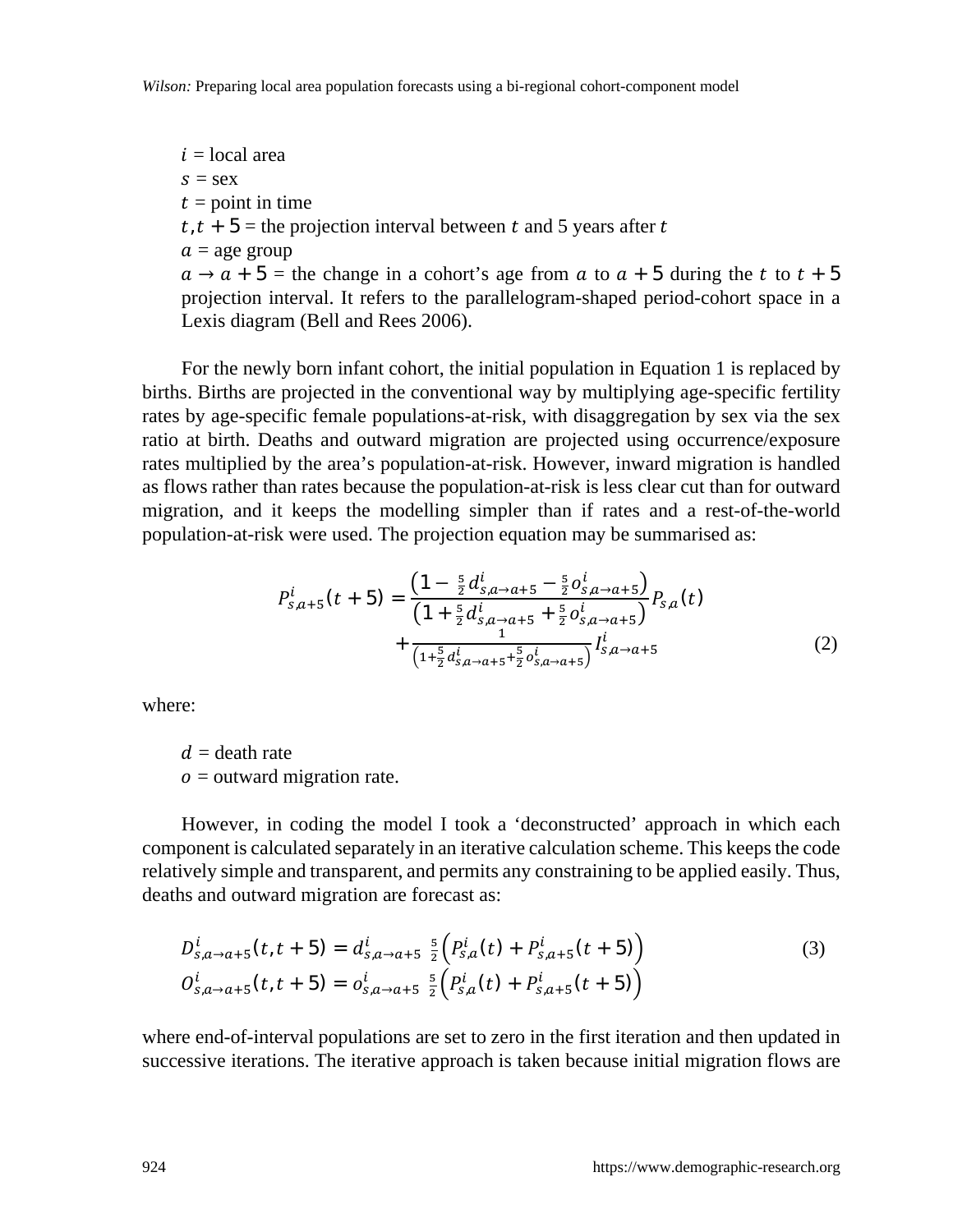adjusted to be consistent with an independent total population forecast. In the application shown later in this paper, an average of four extrapolative models was selected to generate this total population forecast, though other models could be used; for example, a housingunit model (Foss 2002), a simple extrapolative model such as a linear model (Smith, Tayman, and Swanson 2013: chapter 8), or forecasts from a machine learning model (Grossman et al. 2022).

The adjustment to the total population constraint consists of three steps. First, the required volume of net migration to obtain the total population constraint is calculated using the population accounting relationship:

$$
N^{i} = P^{i}(t + 5) - P^{i}(t) - B^{i} + D^{i}
$$
\n(4)

where:

 $N =$  total net migration  $P =$  total population  $B =$  total births  $D =$  total deaths.

Second, the total amount of inward migration which is consistent with the required total net migration is calculated simply as total outward migration plus the required total net migration:

$$
I^i = O^i + N^i.
$$

Third, inward migration by sex and period-cohort is scaled by the ratio of the required inward migration total to the sum of preliminary inward migration over sex and period-cohort:

$$
I_{s,a\to a+5}^i[2] = I_{s,a\to a+5}^i \frac{I^i}{\sum_{s\geq a} I_{s,a\to a+5}^i}
$$
 (5)

where [2] refers to an updated value.

The iterative calculations then continue, updating the end-of-interval populations using Equation 1 and forecast births, deaths, and migrations until convergence is achieved.

In theory, both outward and inward migration could be adjusted proportionally to match the required net migration value. However, if net migration assumptions embedded in the total population forecasts (Equation 4) were substantially lower than in the base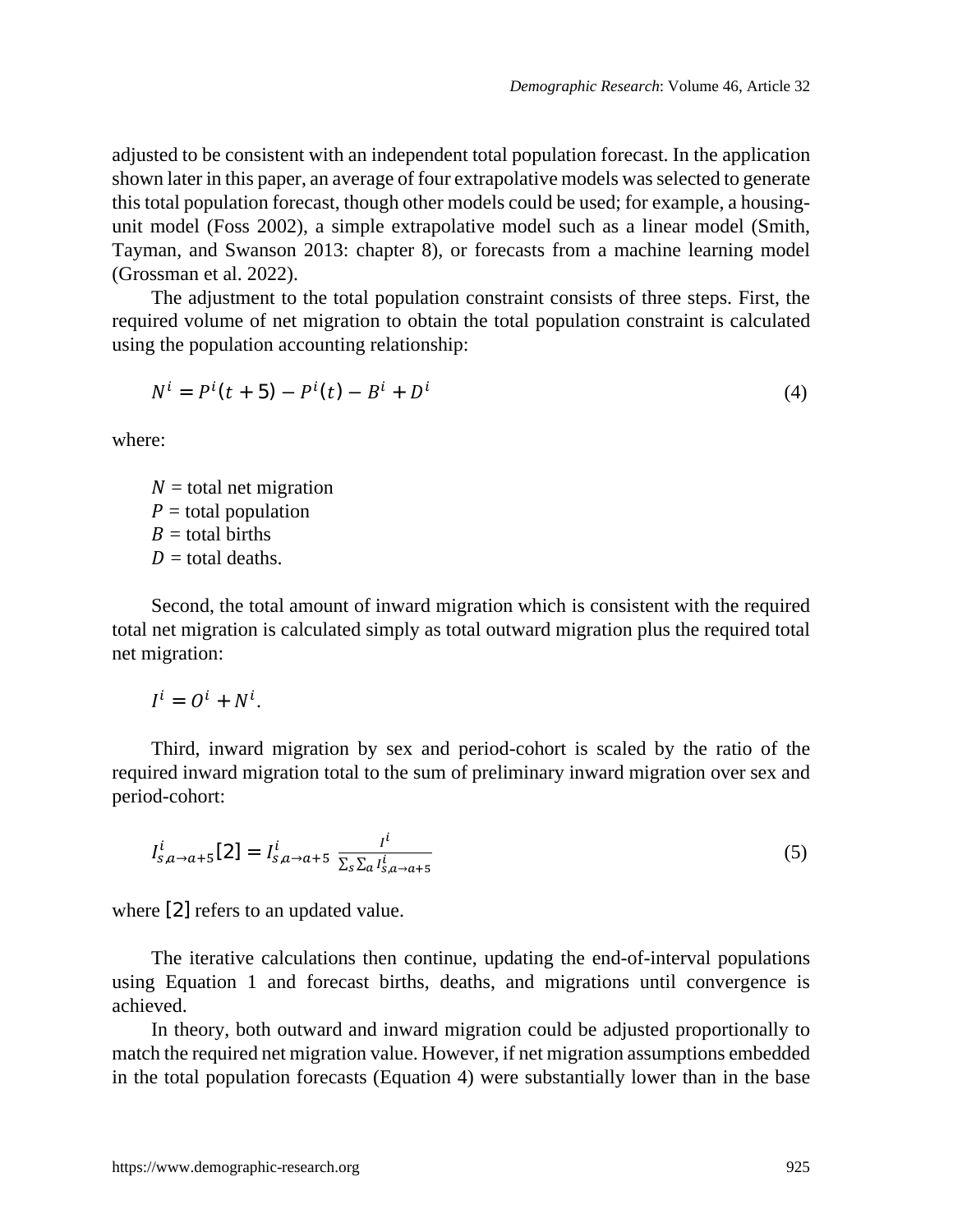period, it would result in outward migration being increased substantially and inward migration being greatly reduced. At the local area scale, outward migration rates in some ages are already very high. Thus, this approach would risk increasing outward migration to the extent that negative populations would result. For practical reasons therefore, only inward migration is adjusted.

#### **2.2 Base period population accounts and data preparation**

The outward migration rates and preliminary inward migration flows for the forecasts are prepared from a set of base period population accounts which cover the 5-year period up to the jump-off point of the forecasts. The method described in this section draws upon the principles of population accounting data preparation (Rees and Wilson 1977; Rees and Willekens 1986) and elements of the data adjustment approach of Simpson and Snowling (2011). The data inputs required to calculate the population accounts are listed in Table 1. At a minimum, the data preparation does not require any local fertility, mortality, or migration data, just local area population estimates by sex and 5-year age group for the jump-off year and 5 years earlier. Some national fertility and mortality rates and a set of model migration rates are required.

| Variable                        | Summary                                                                                                                                                                                                                                                                                                                                                                                                                   |
|---------------------------------|---------------------------------------------------------------------------------------------------------------------------------------------------------------------------------------------------------------------------------------------------------------------------------------------------------------------------------------------------------------------------------------------------------------------------|
| <b>Populations</b>              | Local area population estimates by sex and 5-year age group for the start<br>and end of the base period.                                                                                                                                                                                                                                                                                                                  |
| <b>Births</b>                   | Either: recorded local area base period births by sex (if available).<br>Or: model age-specific fertility rates (e.g., national rates) to estimate births<br>indirectly.                                                                                                                                                                                                                                                  |
| <b>Deaths</b>                   | Either: recorded base period deaths by sex and period-cohort (if available).<br>Or: a national life table for the period, or a mortality surface of $nL_x$ values, to<br>estimate deaths indirectly.                                                                                                                                                                                                                      |
| Net migration                   | No input additional data are required (net migration by sex and period-cohort<br>for the base period is calculated as an accounting residual).                                                                                                                                                                                                                                                                            |
| Outward and<br>inward migration | Synthetic base period outward and inward migration flows by sex and<br>period-cohort are estimated from three data inputs:<br>(1) model migration rates by sex and period-cohort,<br>(2) a crude migration turnover rate (inward + outward migration divided by<br>the total population-at-risk) which can be area-specific or universal, and<br>(3) local area net migration by sex and period-cohort (just calculated). |

| <b>Table 1:</b> |  |  |  | Data required to calculate the base period population accounts |
|-----------------|--|--|--|----------------------------------------------------------------|
|-----------------|--|--|--|----------------------------------------------------------------|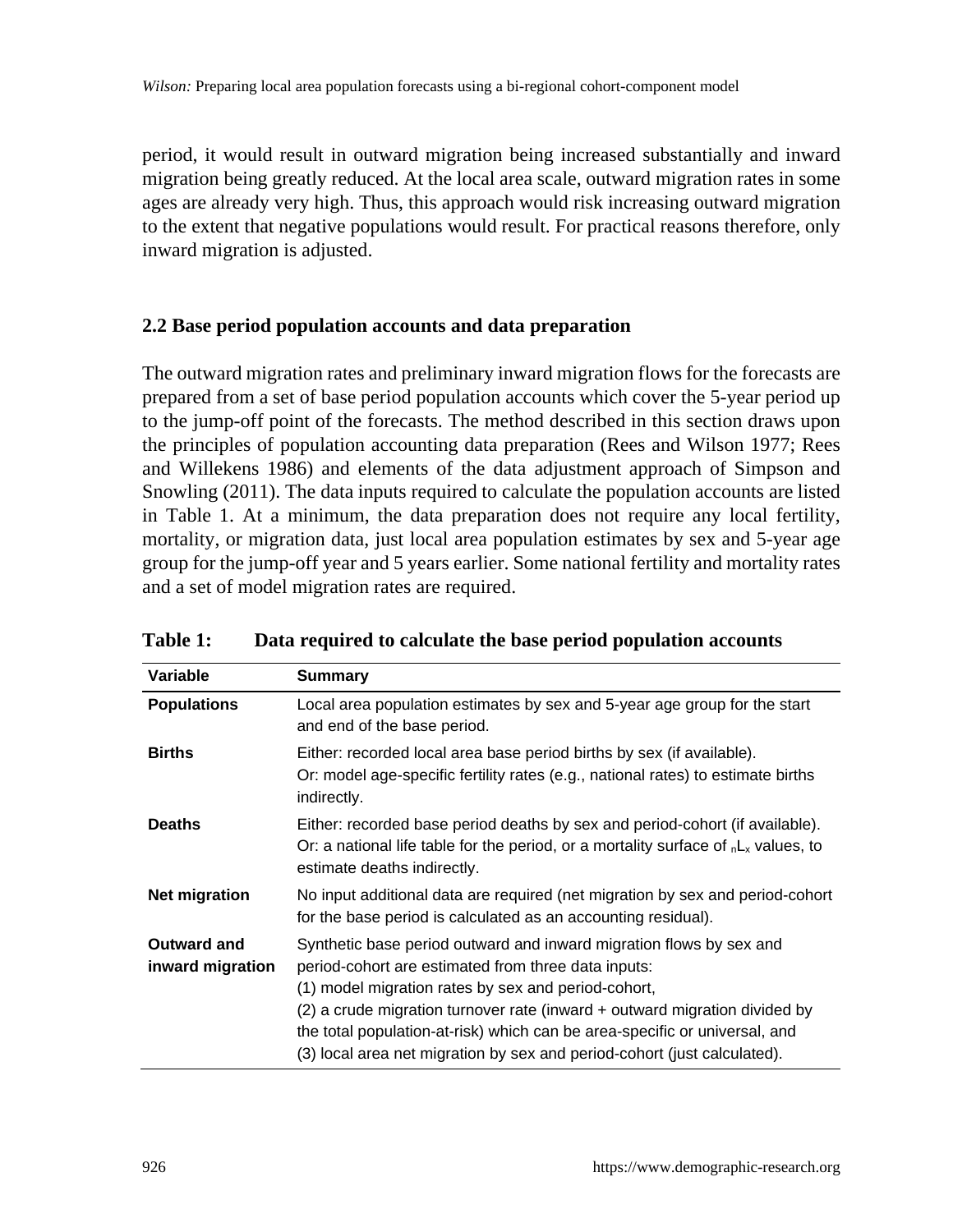Population estimates by sex and 5-year age group are required for the jump-off year of the forecasts and 5 years earlier. These form the starting and ending populations of the base period population accounts.

In many cases, recorded births by sex for the base period will be available. If not, births can be estimated indirectly. First, the Total Fertility Rate is estimated from the jump-off year age–sex population estimates using the xTFR estimation method of Hauer and Schmertmann (2020, Equation 5) which derives the TFR from the population age– sex distribution. The estimated TFR is:

$$
\chi TFR = \left(10.65 - 12.55 \frac{W_{25-34}}{W_{15-49}}\right) \frac{C_{0-4}}{W_{15-49}}
$$
(6)

where:

 $C =$ children  $W =$  women.

Age-specific fertility rates are estimated by scaling a set of model fertility rates (e.g., national rates for the base period) to the TFR estimate. These rates are multiplied by base period female populations-at-risk to estimate the number of births. Total births are then divided into males and females by an assumed (e.g., national) sex ratio at birth.

If recorded base period deaths by sex and period-cohort are available, those data can be used. If not, they can be estimated indirectly by multiplying modelled period-cohort death rates by base period populations-at-risk. The simplest model death rates are national death rates obtained from a life table. Assuming national mortality levels is clearly an approximation, but it will generally produce reasonable results unless local mortality is known to be very different from the national average. If local life expectancy at birth statistics are available, but age-specific deaths data are not (or are too sparse or noisy), then it is possible to derive approximate local death rates via model life tables or a national mortality surface (Wilson 2018). The mortality surface consists of a series of past and forecast national life tables. By matching local life expectancy at birth to the point on the mortality surface with equivalent  $T_0$  values it is possible to calculate death rates by sex and period-cohort from the  $nL_x$  values. A more detailed description is given in Wilson (2018) and a simple illustration is available from [https://doi.org/10.6084/m9.figshare.17088539.v1.](https://doi.org/10.6084/m9.figshare.17088539.v1)

At the local area scale, migration is generally the most important demographic component of change. The way this is estimated is the defining feature of the synthetic migration cohort-component model. The estimation process starts with model migrationage schedule rates and finishes with synthetic inward and outward migration flows by sex and period-cohort which are consistent with the base period net migration age–sex pattern. An illustration of how migration-age profiles develop over the migration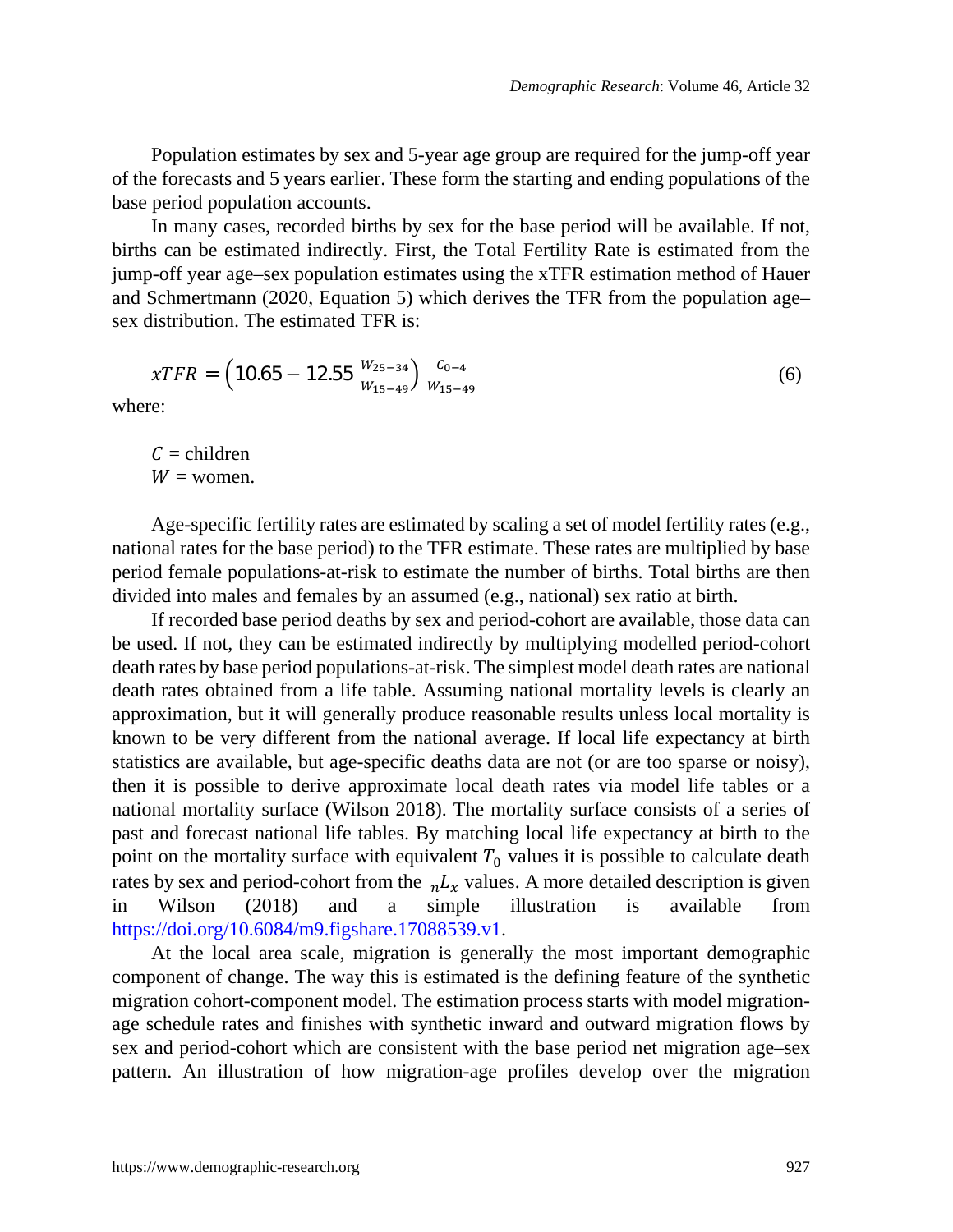estimation process is shown in Figure 1 using the example of female migration in and out of one inner city local area. The calculation consists of seven steps.

## **Figure 1: Base period inward and outward migration-age profiles at various points in the synthetic migration estimation process, Adelaide City SA3 area females**

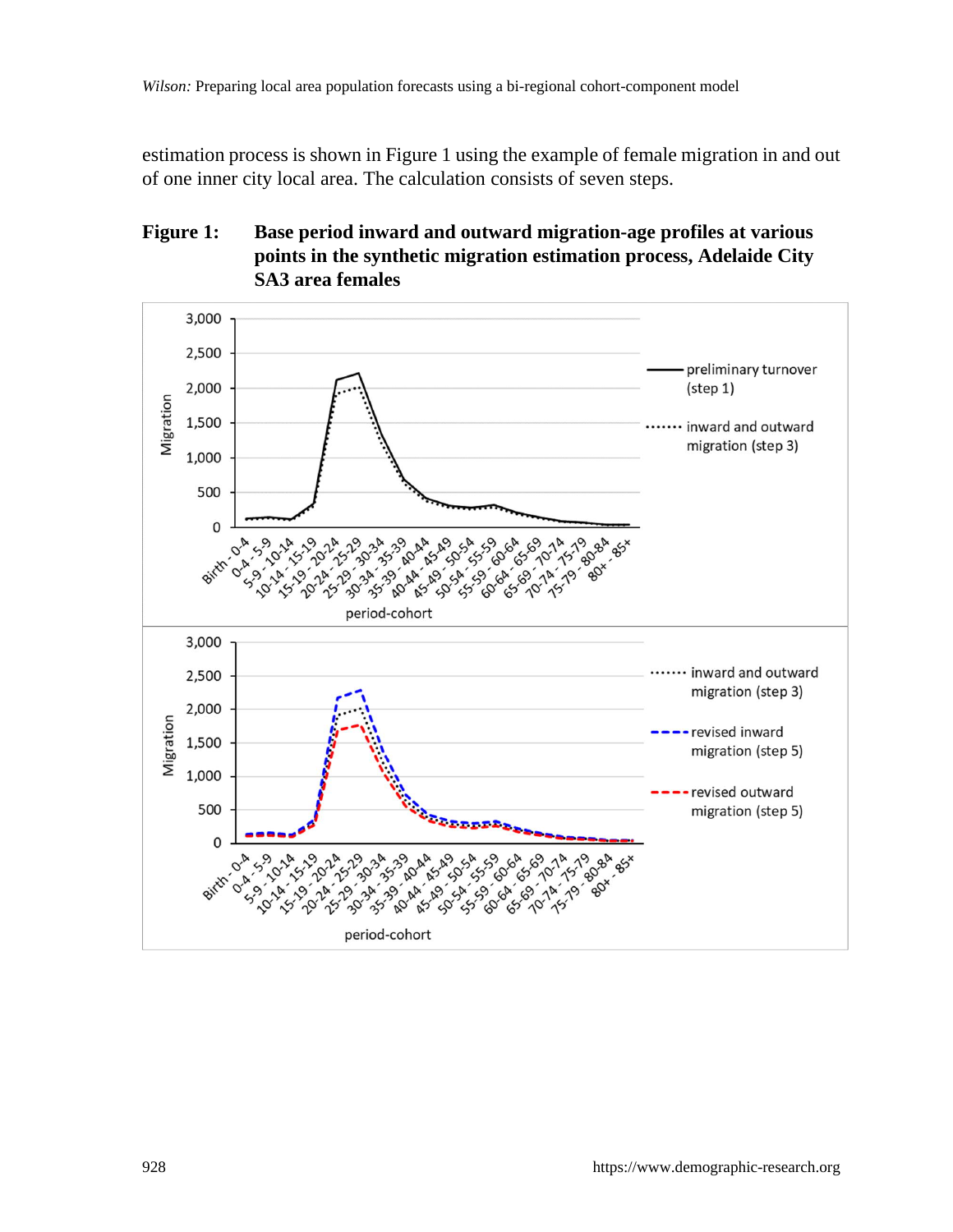

First, preliminary base period migration turnover (inward plus outward migration combined) by sex and period-cohort is prepared by multiplying the model migration rates by the local area populations-at-risk:

$$
M_{s,a\to a+5}^{i}(t-5,t) = m_{s,a\to a+5} \frac{5}{2} \Big( P_{s,a}^{i}(t-5) + P_{s,a+5}^{i}(t) \Big) \tag{7}
$$

where:

 $M =$  preliminary migration turnover flow  $i =$ local area  $m =$  model migration rate.

The model migration rates were created by fitting a model migration schedule to male and female internal migration between all SA3 areas over the period 2006–2011 using data from the 2011 census. The rates are provided in the Appendix.

The second step estimates the aggregate migration turnover for the local area. Use is made of the crude migration turnover rate, defined as total inward plus outward migration divided by total population (re-named from the original 'population turnover' measure introduced by Dennett and Stillwell 2008). The migration turnover rate may be a universal value estimated for all areas or it may be area-specific. Total migration turnover for the local area is calculated as the product of this rate and the total population -at-risk: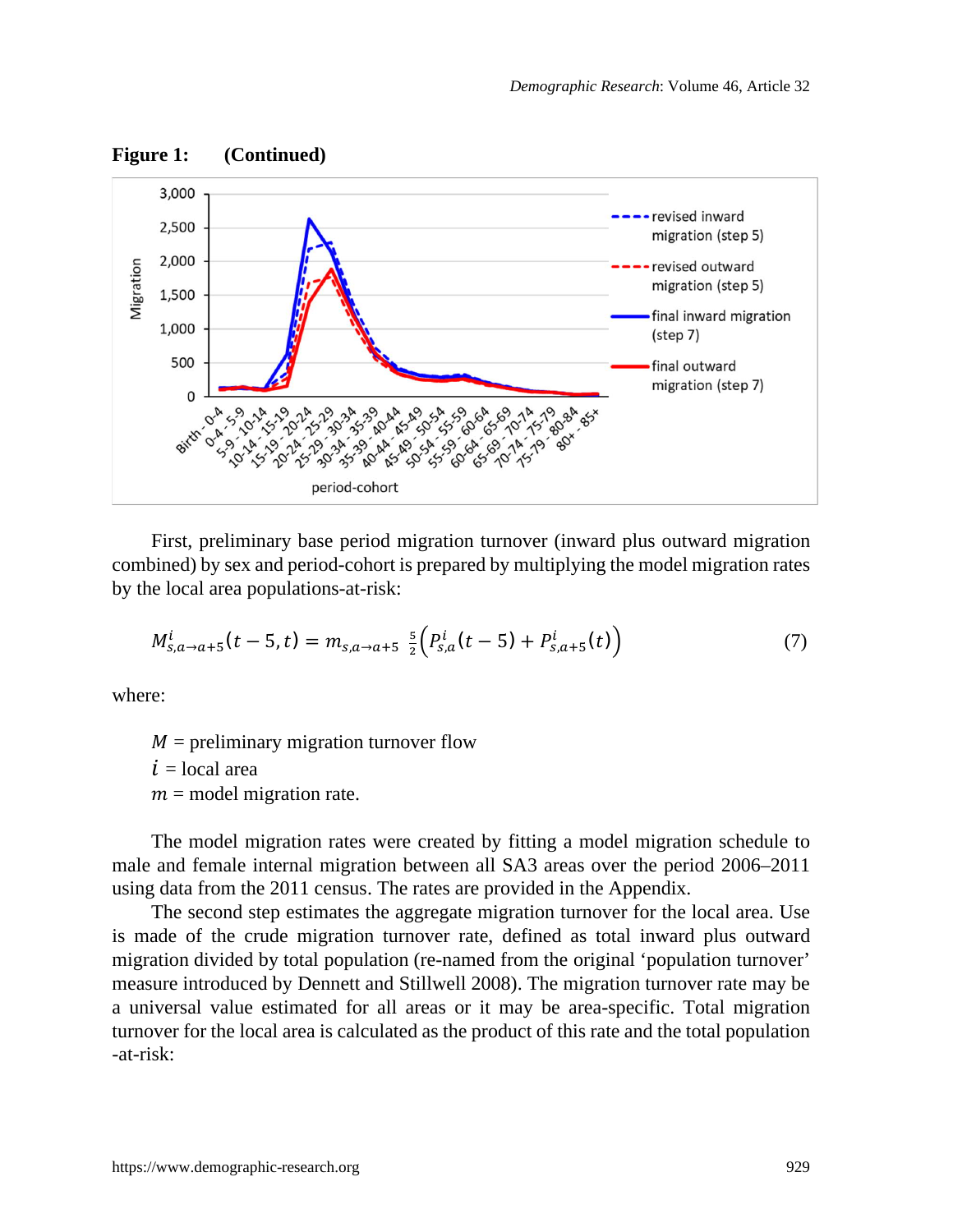$$
TOi(t - 5, t) = toi \frac{5}{2} (Pi(t - 5) + Pi(t))
$$
\n(8)

where:

 $to =$  crude migration turnover rate  $TO =$  migration turnover flow.

Actual total migration turnover could be used instead where such data are available or can easily be estimated. However, in many cases these data will not be available.

Third, preliminary base period migration turnover by sex and period-cohort (from step 1) is scaled to aggregate migration turnover (step 2) to give migration turnover by sex and period-cohort specific to the local area:

$$
TO_{s,a\to a+5}^i(t-5,t) = M_{s,a\to a+5}^i(t-5,t) \frac{TO^i(t-5,t)}{\sum_{s}\sum_{a}M_{s,a\to a+5}^i(t-5,t)}
$$
(9)

These values are then split in half to give preliminary estimates of inward and outward migration:

$$
I_{S,a\to a+5}^{i}(t-5,t) = \frac{1}{2}T O_{S,a\to a+5}^{i}(t-5,t)
$$
  
\n
$$
O_{S,a\to a+5}^{i}(t-5,t) = \frac{1}{2}T O_{S,a\to a+5}^{i}(t-5,t)
$$
\n(10)

At this stage, inward and outward migration flows are identical (Figure 1, top graph). In the fourth step, total net migration is estimated as an accounting residual:

$$
N^{i}(t-5,t)=P^{i}(t)-P^{i}(t-5)+D^{i}(t-5,t)-B^{i}(t-5,t)
$$
\n(11)

where:

 $N =$  base period total net migration.

Fifth, preliminary directional migration is adjusted up and down to create different inward and outward migration flows which are consistent with base period total net migration. The scaling factor is calculated using the quadratic equation:

$$
f^{i} = \frac{N^{i} + \sqrt{(N^{i})^{2} + 4\frac{1}{2}T^{i}}\frac{1}{2}T^{i}}{2\frac{1}{2}T^{i}}
$$
(12)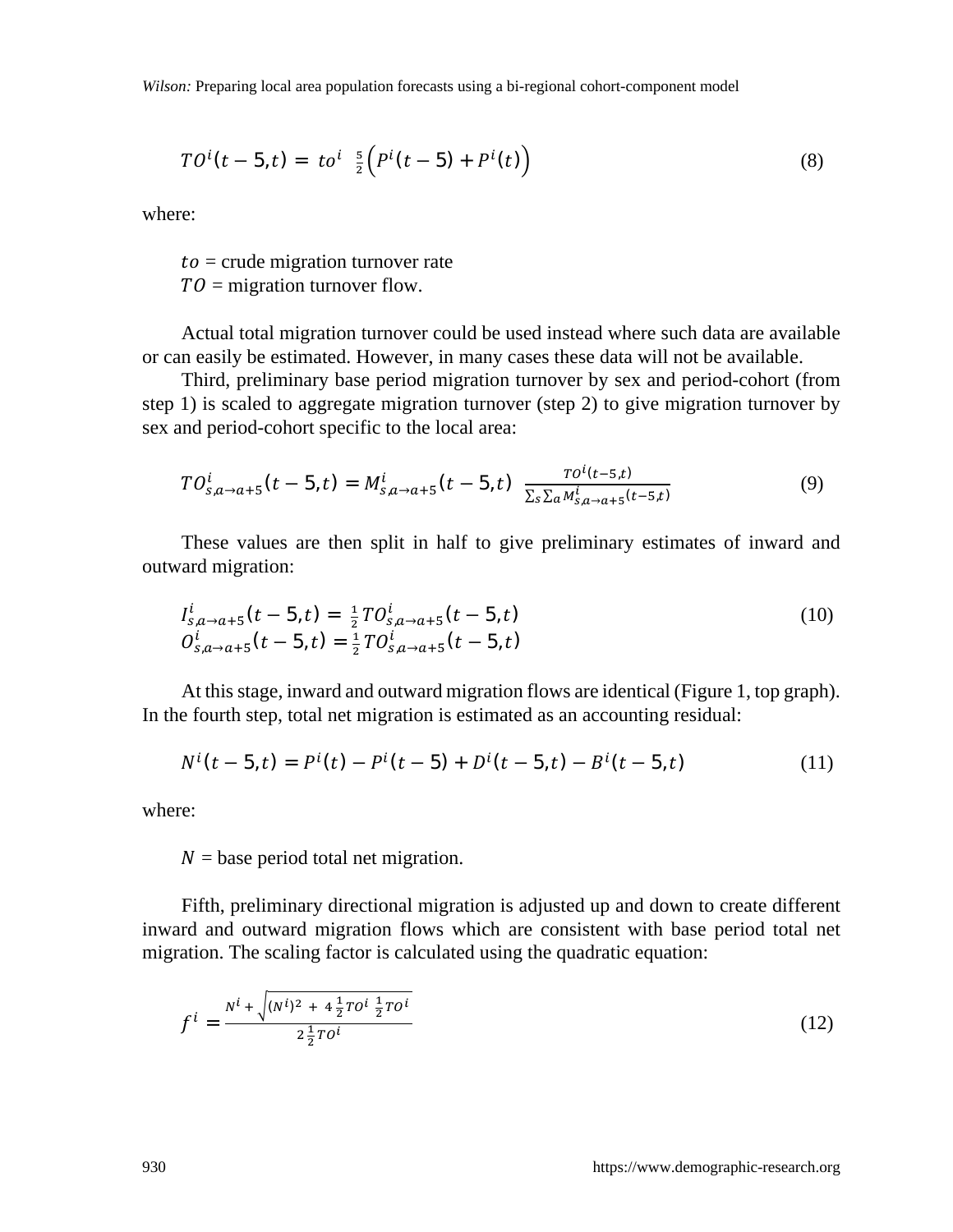with time labels omitted for clarity. This is used in preference to the plus–minus method (Smith, Tayman, and Swanson 2013) because it can cope with very large adjustments. Revised inward and outward migration flows by sex and period-cohort are then created from the preliminary flows (step 3) adjusted by the scaling factor:

$$
I_{s,a\to a+5}^{i}(t-5,t)[2] = I_{s,a\to a+5}^{i}(t-5,t) f^{i}
$$
\n
$$
O_{s,a\to a+5}^{i}(t-5,t)[2] = \frac{o_{s,a\to a+5}^{i}(t-5,t)}{f^{i}}
$$
\n(13)

The inward and outward migration flows at this stage possess different values but identical age–sex patterns (Figure 1, middle graph).

Sixth, base period net migration by sex and period-cohort is calculated as an accounting residual using population estimates at the start and end of the base period plus the births and deaths just estimated:

$$
N_{s,a\to a+5}^i(t-5,t) = P_{s,a+5}^i(t) - P_{s,a}^i(t-5) + D_{s,a\to a+5}^i(t-5,t)
$$
\n(14)

For the infant period-cohort, births replace the start-of-period population. In the projections created for the evaluation presented later, residual net migration was smoothed by averaging over sex up to age 65 in order to reduce noise but retain areaspecific migration–age patterns.

In the final seventh step, the revised inward and outward migration flows (from step 5) are constrained to be consistent with net migration by sex and period-cohort (step 6). In this step scaling factors are applied to migration for each sex and period-cohort to proportionally adjust inward and outward migration. The scaling factors are calculated using the quadratic equation:

$$
f_{s,a\to a+5}^{i} = \frac{N_{s,a\to a+5}^{i} + \sqrt{(N_{s,a\to a+5}^{i})^{2} + 4I_{s,a\to a+5}^{i}[2] O_{s,a\to a+5}^{i}[2]}}{2I_{s,a\to a+5}^{i}[2]}
$$
(15)

with time labels omitted here to aid clarity. The scaling factors are smoothed over age above age 45 using three-term moving averages to reduce noisy patterns. They are then applied to adjust inward and outward migration:

$$
I_{s,a\to a+5}^{i}(t-5,t)[3] = I_{s,a\to a+5}^{i}(t-5,t)[2] f_{s,a\to a+5}
$$
\n
$$
O_{s,a\to a+5}^{i}(t-5,t)[3] = \frac{o_{s,a\to a+5}^{i}(t-5,t)[2]}{f_{s,a\to a+5}}.
$$
\n(16)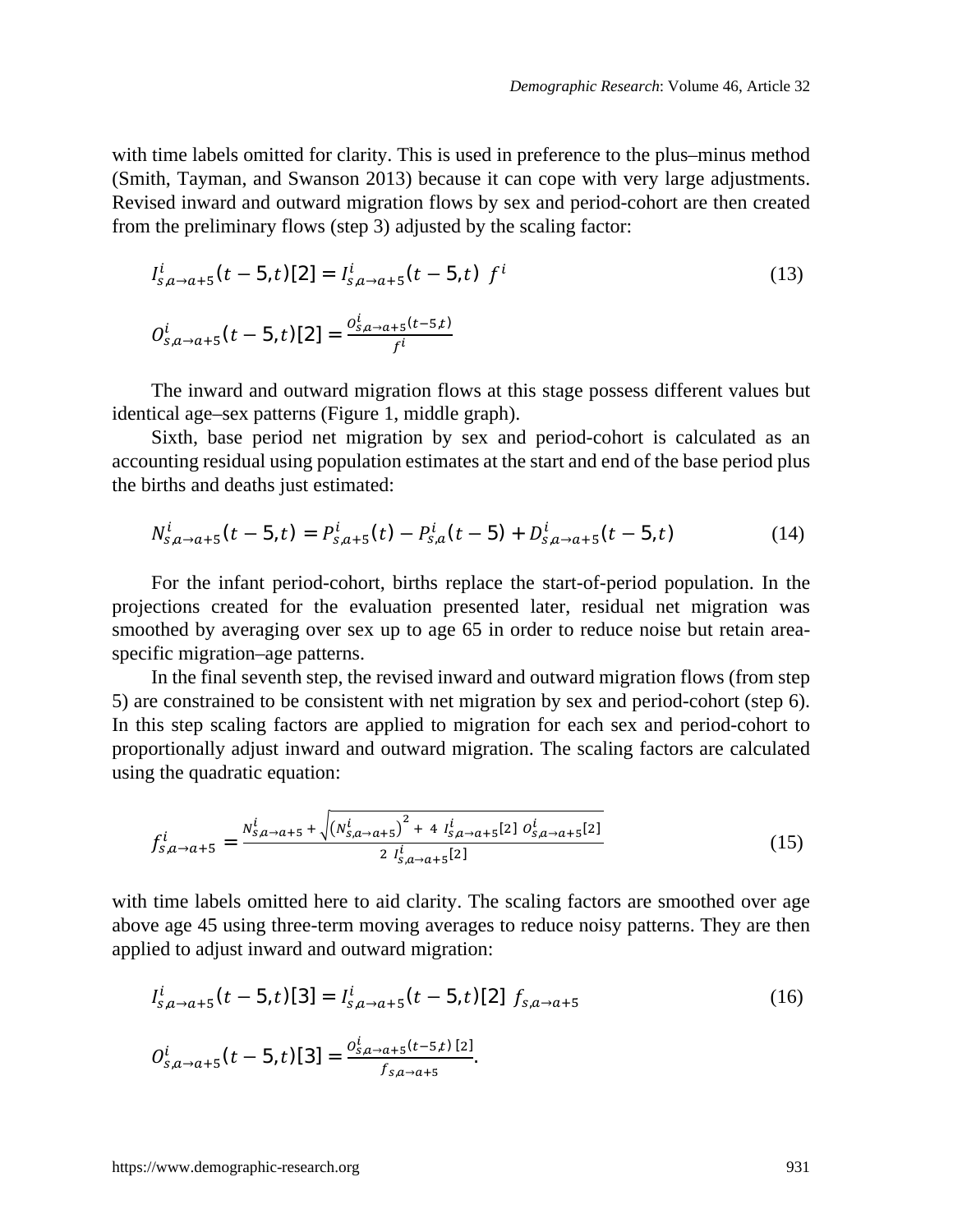*Wilson:* Preparing local area population forecasts using a bi-regional cohort-component model

These final synthetic inward and outward migration flows are now consistent with base period net migration patterns (Figure 1, bottom graph).

Outward migration rates for use in the projections are calculated by dividing outward migration by the base period populations-at-risk:

$$
o_{s,a\to a+5}^{i}(t-5,t) = \frac{o_{s,a\to a+5}^{i}(t-5,t)[2]}{\frac{5}{2}\left(P_{s,a}^{i}(t-5)+P_{s,a+5}^{i}(t)\right)}
$$
(17)

while inward migration is used directly in the projections as a migration flow.

#### **2.3 Multiple area version**

The multiple area version of the synthetic migration cohort-component model involves the same calculations as the single area version, except for the additional feature of constraining to independent national forecasts (or those of a state or similar larger region). After births by sex have been projected for all local areas, they are constrained by multiplying by the ratio of national projected births to the sum of local projected births:

$$
B_s^i[2] = B_s^i \frac{B_s^{nat}}{\sum_i B_s^i}
$$
 (18)

where:

 $nat =$  national.

Similarly, deaths are constrained to national projected deaths by sex and period-cohort:

$$
D_{s,a \to a+5}^{i}[2] = D_{s,a \to a+5}^{i} \frac{D_{s,a \to a+5}^{nat}}{\sum_{i} D_{s,a \to a+5}^{i}} \tag{19}
$$

Note that the constraining of local births and deaths to the national projections means that actual local fertility rates and life expectancies will differ slightly from the original assumptions.

Local inward and outward migration flows by sex and period-cohort are then constrained. Iterative proportional fitting is used to constrain local directional migration by sex and period-cohort to (1) local total net migration, and (2) national (or state) net migration by sex and period-cohort. The constraining does not use a conventional iterative proportional fitting algorithm. Instead, for both sets of net migration constraints,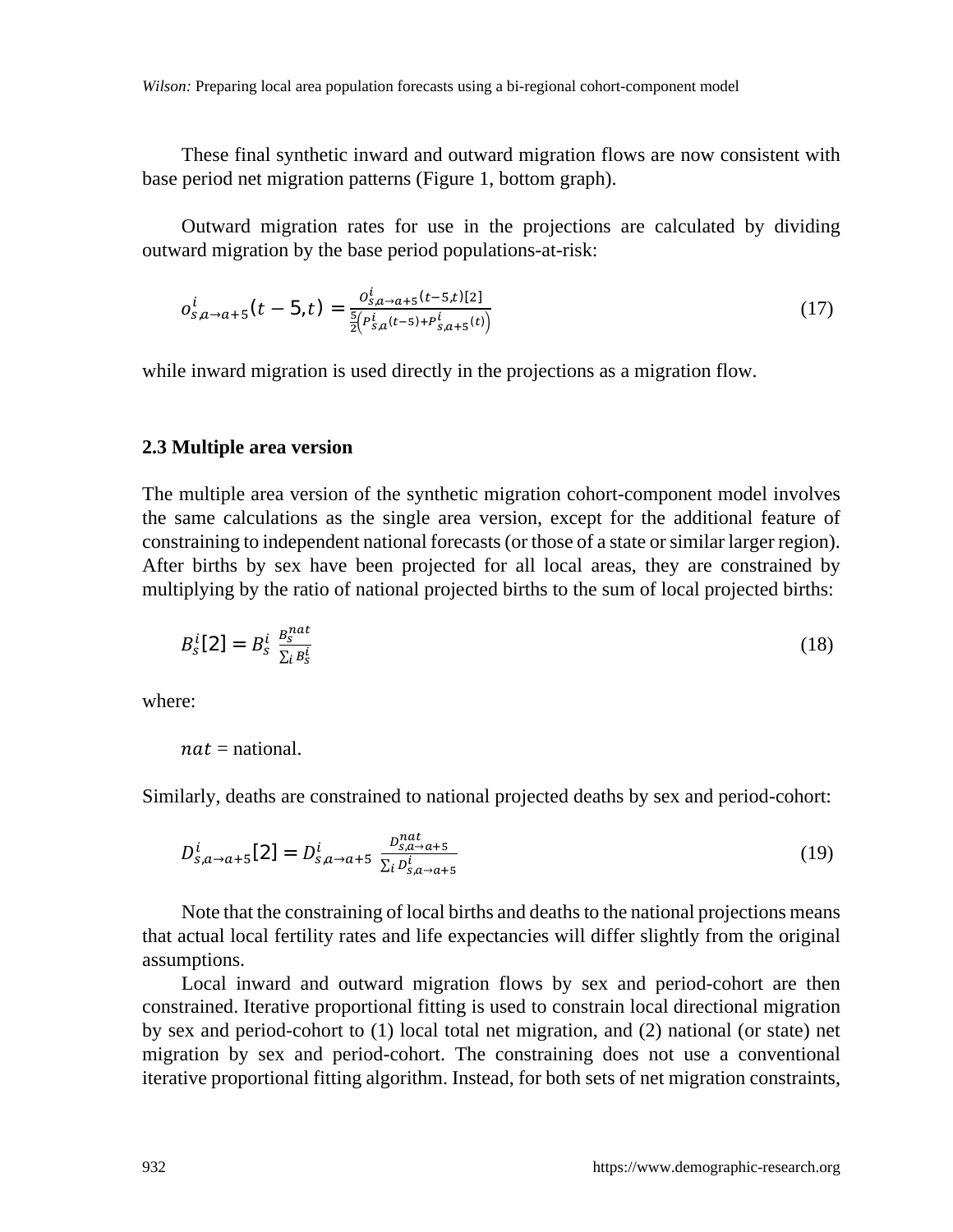initial inward and outward migration flows are adjusted by the same proportional amount so that they are consistent with each net migration constraint. In rare circumstances (usually where outward migration is very high), it is possible for this adjustment to generate negative populations. Where this occurs, the constraining algorithm intervenes and changes inward and outward migration flows to avoid generating negative populations.

## **3. Forecast evaluation**

#### **3.1 Data inputs and forecasts**

Population estimates by sex and 5-year age group for SA3 areas of Australia are available on a consistent set of boundaries from 1991 to 2016 (ABS 2021). In 2016 the median SA3 area population was 61,539, with the 95% range spanning 11,600 to 192,073. Making full use of this dataset, four sets of SA3 population 'forecasts' were produced, 1996-based, 2001-based, 2006-based, and 2011-based, with all forecasts extending out to 2016. The accompanying base periods for which population accounts were prepared were, respectively, 1991–1996, 1996–2001, 2001–2006, and 2006–2011. For the purposes of this study, three SA3 areas of New South Wales with very small populations were combined into one, and the SA3 areas which form Other Territories were excluded from the analysis because not all were officially included as part of Australia for the whole study period. In total, forecasts were produced for 328 SA3 areas.

Two types of forecasts were prepared: (1) forecast-constrained, in which local area forecasts were constrained to separate forecasts of local area population totals and national population forecasts by age and sex, and (2) estimate-constrained, in which local area forecasts were constrained to actual local area population totals and national population estimates. The purpose of the first type was to create a set of forecasts as close to a real application as possible; the purpose of the second type was to remove the effect of incorrect constraining forecasts and thus reveal the accuracy of the age–sex forecasting ability of the synthetic migration cohort-component model.

For the forecast-constrained set, local area forecasts of total population were prepared by taking the average of four extrapolative models. Several studies have demonstrated that averaging the outputs of multiple forecast models often yields gains in accuracy over any of the individual models (e.g., Armstrong 2001; Goodwin 2009; Rayer and Smith 2010; Smith and Shahidullah 1995; Wilson 2017). The four models were:

1) a constant share of population model in which each small area's share of the national population at the jump-off year is held constant;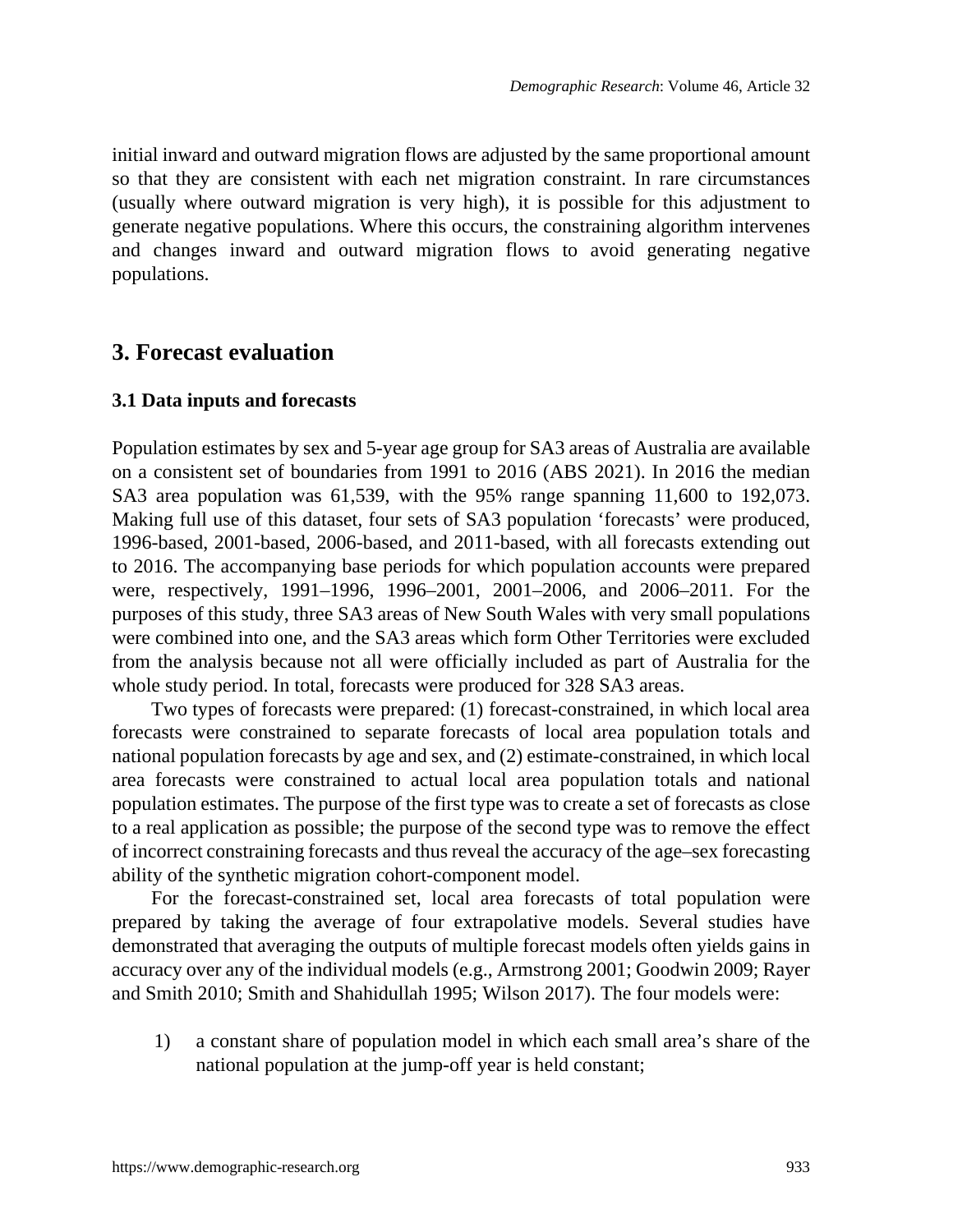- 2) a linear/exponential model in which population is forecast using linear extrapolation if population change over the previous decade was positive, and an exponential model if it was negative;
- 3) a variable share of growth model in which preliminary projected population growth from the linear/exponential model is adjusted to match national projected growth;
- 4) a modified exponential model (Baker et al. 2008) in which ceiling and floor limits to projected populations are imposed.

The forecasts from models (2) and (4) were constrained to sum to national projected growth; models (1) and (3) produce forecasts consistent with the national projections as part of their calculations. Population growth rates used in models (2) to (4) were based on the decade prior to the jump-off year.

For all SA3 areas, the simplest assumptions were selected for the cohort-component forecasts. Base period TFRs, calculated using the xTFR estimation method, were assumed to remain unchanged into the future. Age-specific fertility rates were calculated by scaling base period national fertility rates to match each area's TFR. National forecast mortality rates were used for all areas. For all areas, a crude migration turnover rate of 0.1744 was assumed, which was the approximate migration turnover rate for all SA3 areas estimated from 2011 census migration data. Base period inward migration and outward migration rates for each area were applied in all forecast intervals. All forecasts were constrained to national population forecasts or estimates.

National population forecasts were prepared which mimicked the official Australian Bureau of Statistics (ABS) medium series projections of the time. These projections used the same TFR, life expectancy at birth, and overseas migration assumptions as assumed by the ABS at the jump-off year of each of the forecasts. It was not possible to use actual ABS projections because of the lack of projected demographic components by sex and period-cohort in some of the projection publications, and differences in jump-off populations due to a major revision of the 1991–2011 population estimates time series following the 2011 census (ABS 2013).

To compare the synthetic migration cohort-component model with other models which do not require local area migration data, SA3 area population forecasts by age and sex were also prepared using two types of Hamilton–Perry model (Hamilton and Perry 1962; Baker et al. 2017). The first comparative model is the standard Hamilton–Perry model using Cohort Change Ratios (denoted HP CCR). The second is an alternative which uses CCRs when base period cohort population change is negative and CCDs when the population change is positive (HP CCR/CCD). Smoothing of CCR and CCD age profiles occurred in both Hamilton–Perry models. Populations aged 0–4 were created via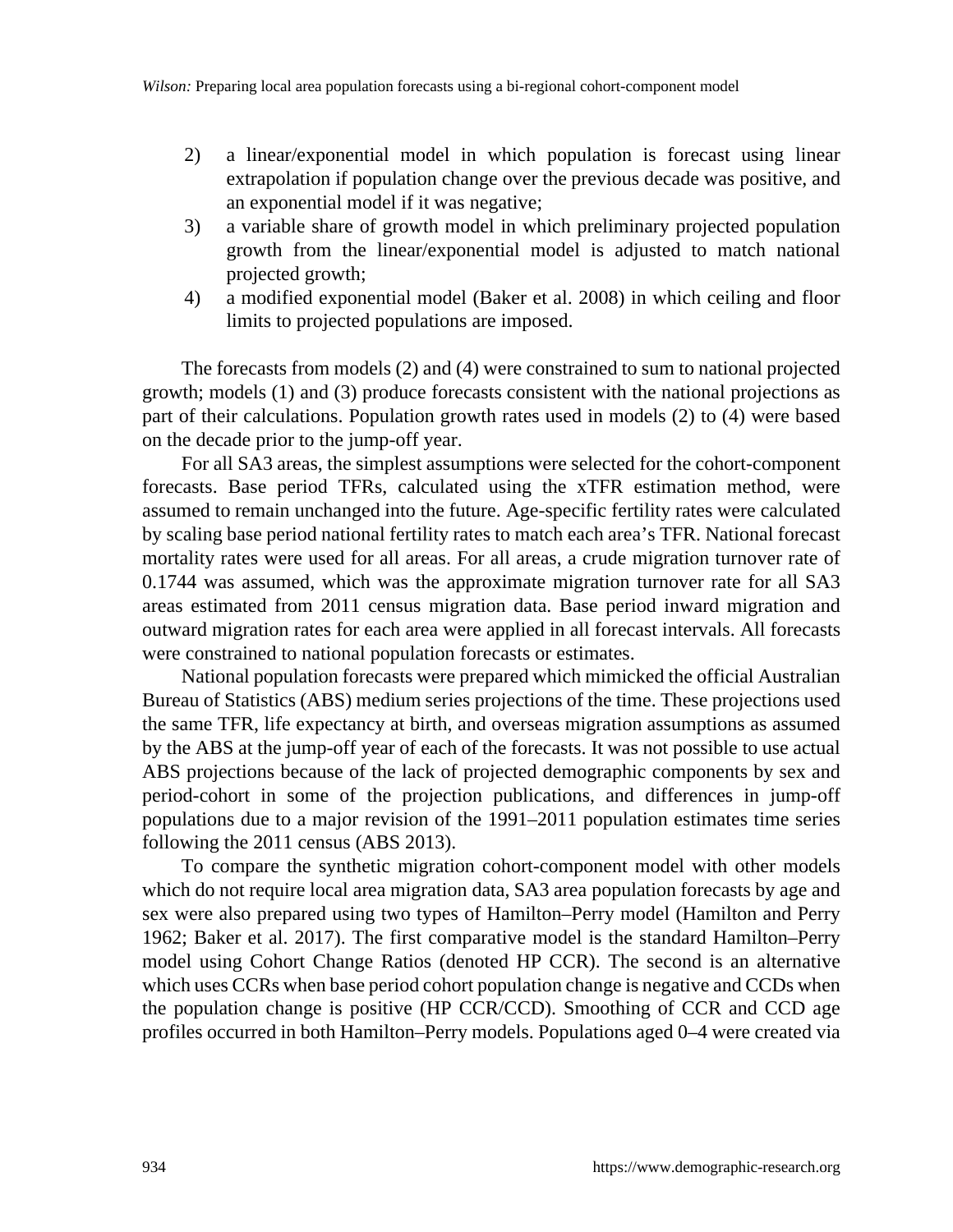Child/Woman Ratios. The outputs of both models were constrained to SA3 total populations and national population forecasts or estimates by age and sex.

#### **3.2 Error measures**

Errors for total populations and individual age–sex group forecasts were measured using Absolute Percentage Error (APE):

$$
APE = \frac{|F-A|}{A} 100
$$

where F denotes forecast and A the actual population. Median,  $90<sup>th</sup>$  percentile, and mean values of APE are reported.

To summarise forecast errors across age–sex groups of a population in a single metric, an alternative Absolute Percentage Error measure for total population was used. The conventional APE for total population does not account for the quality of a forecast by age and sex. It could be close to zero – suggesting an accurate forecast – in situations where there are large offsetting age–sex errors, such as substantial over-forecasts of younger age groups and severe under-forecasts of older age groups. To overcome this, an alternative measure, APEage-sex, was calculated by summing absolute errors for each age– sex group and then dividing by the total actual population; i.e.,

$$
APE_{age-sex} = \frac{\sum_{s} \sum_{a} |F_{s,a} - A_{s,a}|}{A} \quad 100.
$$

Graphically, the numerator is the absolute difference in area between the forecast population pyramid and the actual population pyramid. APEage-sex is equivalent to Weighted Mean Absolute Percentage Error and the Mean Absolute Deviation/mean ratio (Kolassa and Schutz 2007) but is calculated differently so that it can accommodate actual age–sex populations of zero, which can occur in small populations. If all age–sex forecast errors take the same sign (all positive or all negative), then the alternative APEage-sex will be the same as the conventional total population APE. If, however, there is a mix of overand under-forecasts across age–sex populations, then APEage-sex will be greater, indicating a less successful forecast in terms of age–sex structure. Note that the value of APEage-sex is dependent on the number of age–sex groups and their width in age. Its value calculated using single-year age–sex groups will differ from that using 5-year age–sex groups. All comparisons between populations should use APEage-sex calculated with the same age–sex population breakdown. Median,  $90<sup>th</sup>$  percentile, and mean values of this measure across local areas are reported in this paper.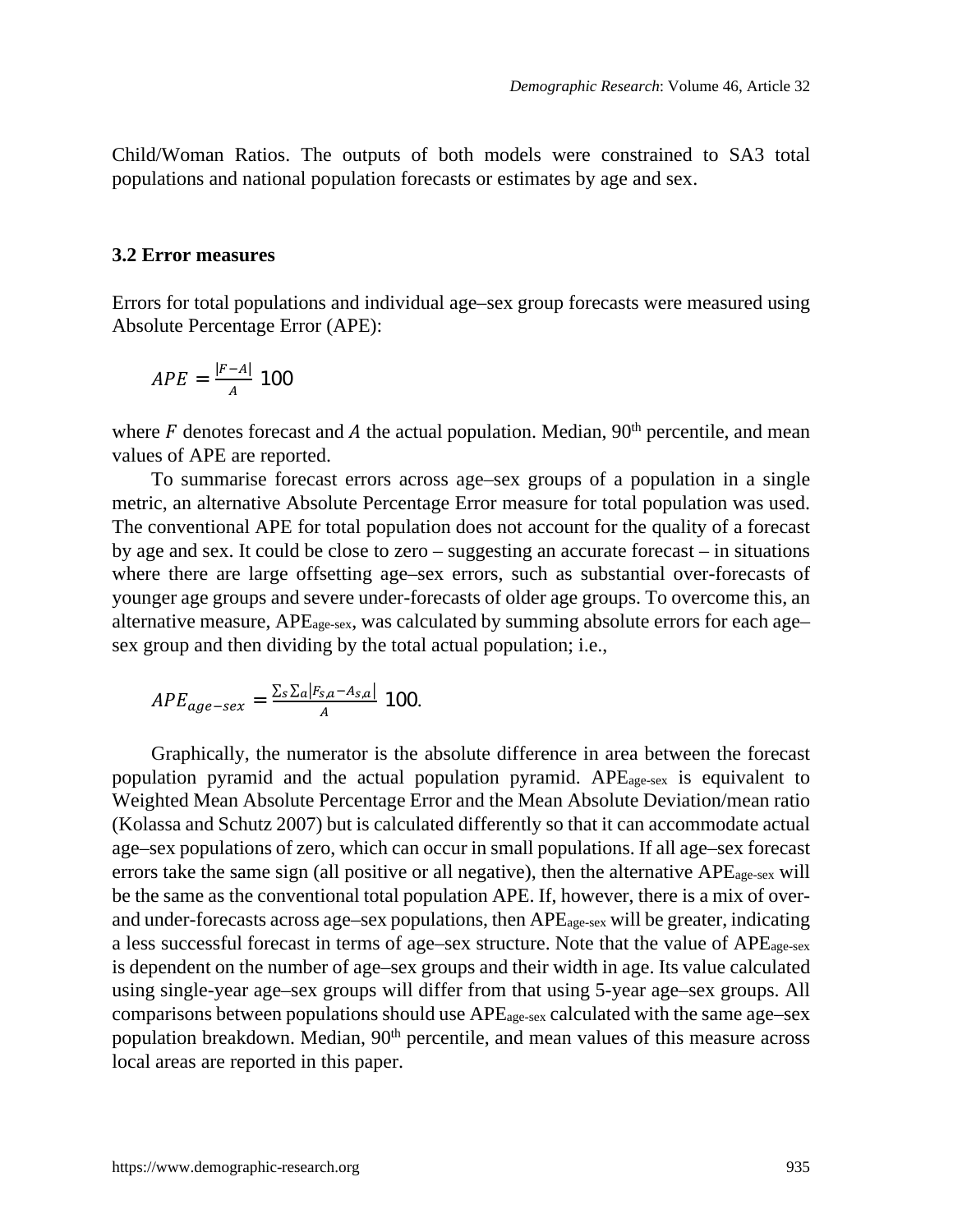## **4. Results**

#### **4.1 Total population forecast errors**

The national and SA3 area total population forecast errors are briefly reported first, because they influence the age–sex forecast errors. The SA3 total populations in the estimate-constrained forecasts have errors of zero, by definition. Errors in predicting total population from the average of four extrapolative models used in the forecast-constrained set of forecasts are summarised in Table 2. Also included in the table are Absolute Percentage Errors of the national population forecasts. Errors in forecasting the national population are quite low except for the 2001-based forecast, which was due to underprojections of both the fertility rate and net overseas migration. For the SA3 area forecasts, median APEs are 2%–3% after 5 years, 4%–6% after 10 years, and 7%–9% after 15 years, though, as the  $90<sup>th</sup>$  percentile APEs show, the upper end of the distribution contains errors which are quite high.

|                         | <b>Forecast series</b>                 |                       |            |            |  |
|-------------------------|----------------------------------------|-----------------------|------------|------------|--|
| <b>Forecast horizon</b> |                                        | 1996-based 2001-based | 2006-based | 2011-based |  |
|                         | SA3 area projections<br>Median APE (%) |                       |            |            |  |
| 5 years                 | 2.4                                    | 2.7                   | 2.1        | 2.7        |  |
| 10 years                | 4.4                                    | 5.8                   | 4.0        |            |  |
| 15 years                | 7.4                                    | 8.8                   |            |            |  |
|                         | 90 <sup>th</sup> percentile APE (%)    |                       |            |            |  |
| 5 years                 | 8.3                                    | 9.0                   | 6.6        | 8.1        |  |
| 10 years                | 15.2                                   | 15.3                  | 11.8       |            |  |
| 15 years                | 21.3                                   | 22.2                  |            |            |  |
|                         | MAPE(%)                                |                       |            |            |  |
| 5 years                 | 3.7                                    | 4.0                   | 3.3        | 4.0        |  |
| 10 years                | 6.6                                    | 7.7                   | 6.0        |            |  |
| 15 years                | 10.0                                   | 11.2                  |            |            |  |
|                         | <b>National forecast</b><br>APE(%)     |                       |            |            |  |
| 5 years                 | 0.1                                    | 1.2                   | 1.3        | 1.3        |  |
| 10 years                | 1.2                                    | 5.9                   | 2.2        |            |  |
| 15 years                | 5.5                                    | 9.9                   |            |            |  |

#### **Table 2: Total population errors in the forecast-constrained set of forecasts**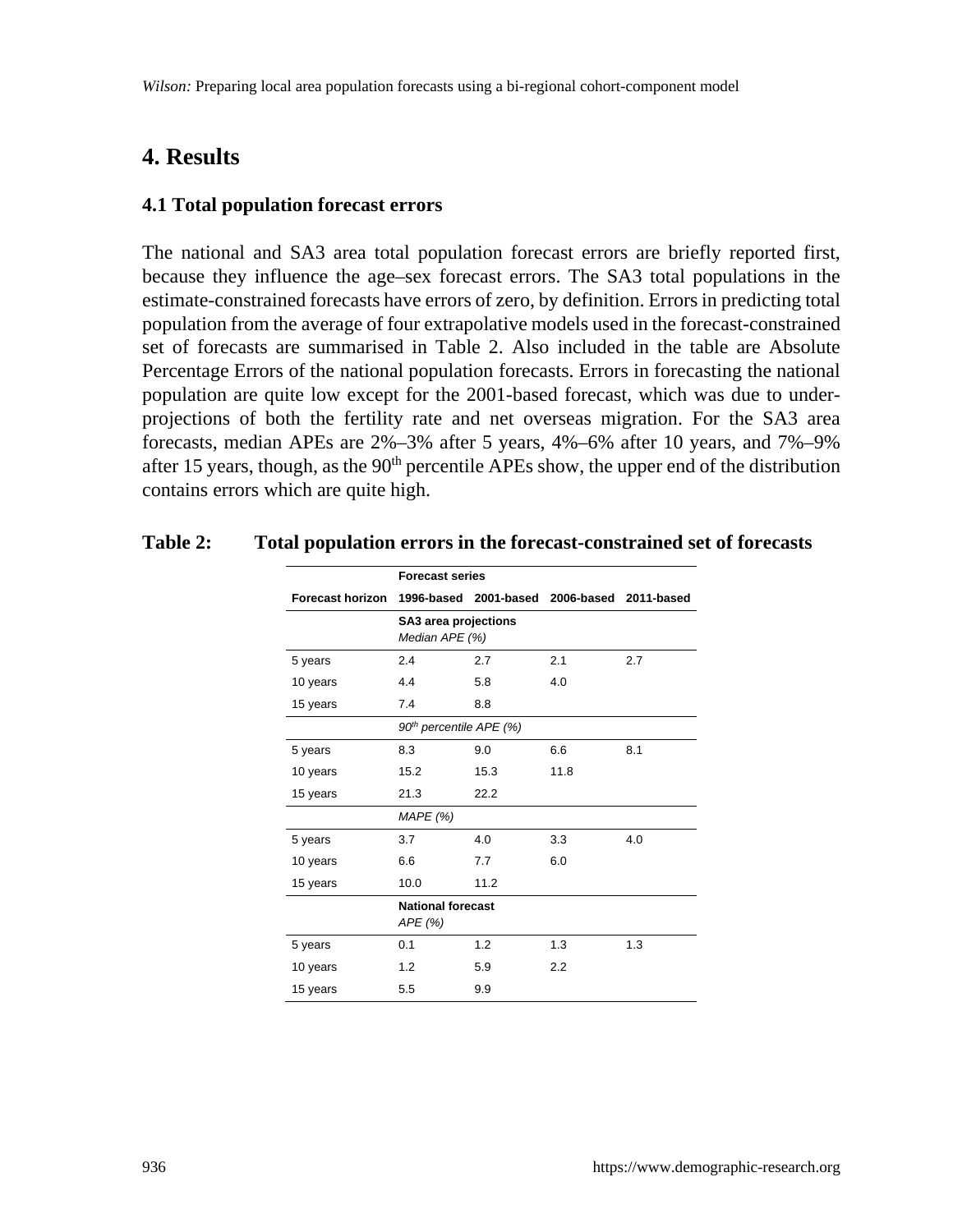#### **4.2 Age–sex population forecast errors**

Table 3 summarises the age–sex population forecast errors of the synthetic migration cohort-component model and the two implementations of the Hamilton–Perry model as measured by APEage-sex. The lowest errors for each set of forecasts by forecast horizon are indicated by shading. The main finding is that average errors from the synthetic model are the lowest for all forecasts evaluated, whether measured as median or mean errors. The percentage point reductions in error between HP CCR and the synthetic model increase with forecast horizon, giving modest reductions in median error of up to 1 percentage point after 5 years but larger reductions of 1–3 percentage points after 15 years. Reductions in mean error are generally larger than median error, with the greatest being a 4.7 percentage point improvement after 15 years (for the 2001-based estimateconstrained forecast).

As would be expected, the estimate-constrained forecasts, which use actual SA3 total populations and actual national populations, produce more accurate age-sex forecasts. In addition, the reduction in error from the Hamilton–Perry models is greater than for the forecast-constrained forecasts. It demonstrates that if national forecasts and local area total populations are forecast well, then the synthetic model delivers quite decent improvements in accuracy over the Hamilton–Perry models. Errors from the synthetic model's forecasts also have a slightly narrower error distribution than the Hamilton–Perry models. The  $90<sup>th</sup>$  percentile of the APE<sub>age-sex</sub> distribution is lower for all but one of the forecasts, and there is a greater reduction in 90<sup>th</sup> percentile error values in the estimate-constrained forecasts.

For each age–sex group, Absolute Percentage Errors were also calculated. Mostly – but certainly not for every age group – the average synthetic model errors are lower. Figure 2 illustrates the Median Absolute Percentage Errors across the 1996-based and 2001-based forecasts combined for the female population at a forecast horizon of 15 years. Errors are shown for both the projection-constrained forecasts (Figure 2, part a) and the estimate-constrained forecasts (Figure 2, part b). The high errors in the childhood ages in the projection-constrained forecasts are due to large errors in the assumed fertility rates of the 2001-based national forecasts. The only difference between the two types of forecast is the constraining populations. The difference in errors evident between the two graphs is therefore the result of errors in the local total population and national population constraints.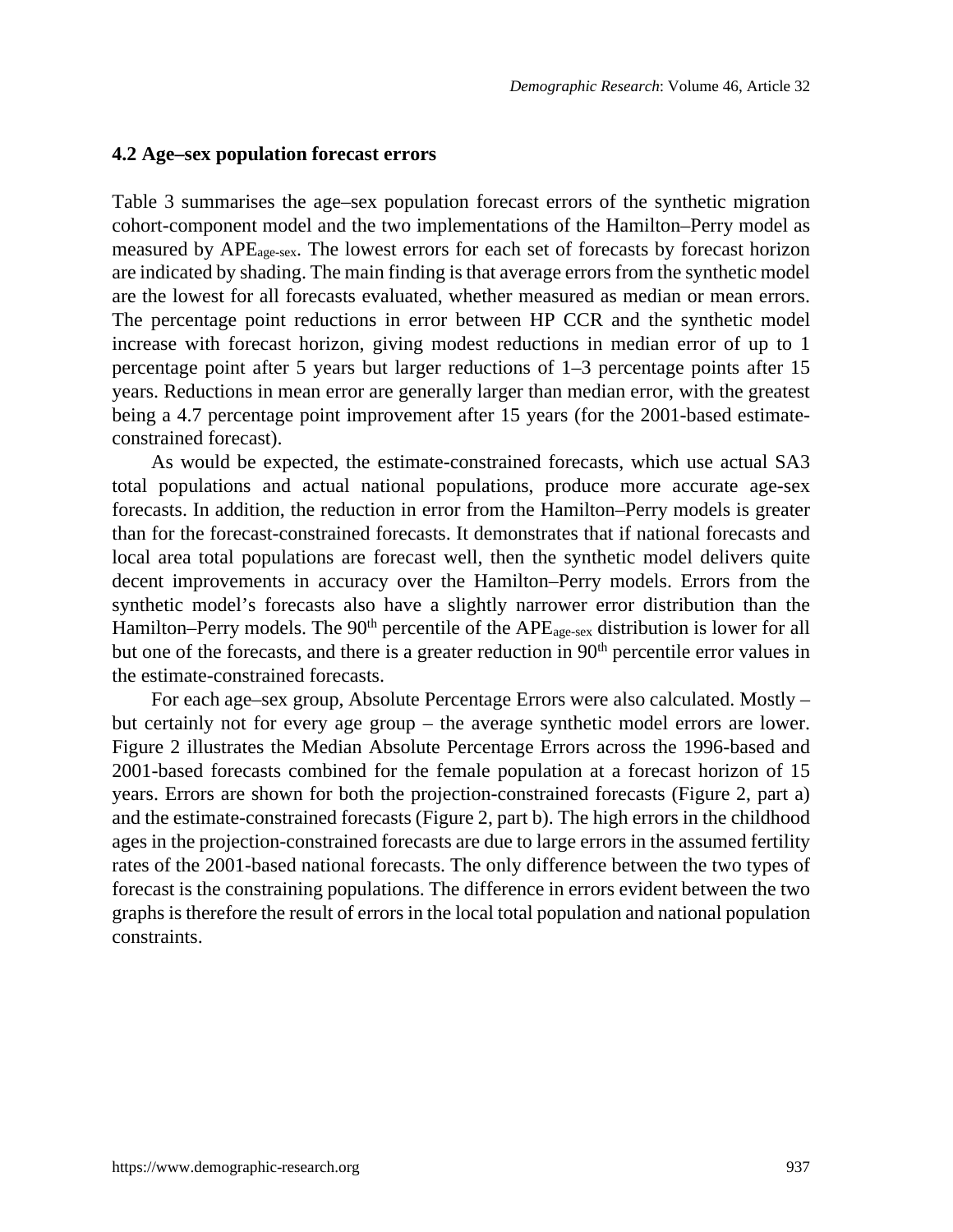|                                   |            | Forecast-constrained |                |                                 |                                            | <b>Estimate-constrained</b> |                |                |                   |
|-----------------------------------|------------|----------------------|----------------|---------------------------------|--------------------------------------------|-----------------------------|----------------|----------------|-------------------|
| Forecast<br>horizon               | Model      | 1996-<br>based       | 2001-<br>based | 2006-<br>based                  | $2011 -$<br>based                          | 1996-<br>based              | 2001-<br>based | 2006-<br>based | $2011 -$<br>based |
| Median APE <sub>age-sex</sub> (%) |            |                      |                |                                 |                                            |                             |                |                |                   |
| 5 years                           | HP CCR     | 6.1                  | 6.1            | 4.8                             | 5.0                                        | 5.0                         | 4.8            | 4.0            | 3.9               |
|                                   | HP CCR/CCD | 6.0                  | 5.7            | 4.4                             | 4.8                                        | 4.8                         | 4.5            | 3.7            | 3.7               |
|                                   | Synthetic  | 5.7                  | 5.3            | 4.4                             | 4.7                                        | 4.2                         | 4.0            | 3.4            | 3.3               |
| 10 years                          | HP CCR     | 9.3                  | 11.9           | 7.7                             |                                            | 7.6                         | 8.4            | 6.0            |                   |
|                                   | HP CCR/CCD | 9.0                  | 10.5           | 7.2                             |                                            | 7.3                         | 7.5            | 5.4            |                   |
|                                   | Synthetic  | 8.5                  | 9.5            | 7.1                             |                                            | 6.1                         | 6.0            | 5.1            |                   |
| 15 years                          | HP CCR     | 13.6                 | 15.3           |                                 |                                            | 10.3                        | 10.6           |                |                   |
|                                   | HP CCR/CCD | 12.5                 | 13.8           |                                 |                                            | 9.6                         | 9.3            |                |                   |
|                                   | Synthetic  | 11.9                 | 12.6           |                                 |                                            | 7.7                         | 7.7            |                |                   |
|                                   |            |                      |                |                                 | 90th percentile APE <sub>age-sex</sub> (%) |                             |                |                |                   |
| 5 years                           | HP CCR     | 15.1                 | 14.4           | 9.6                             | 9.8                                        | 11.0                        | 10.2           | 7.4            | 7.1               |
|                                   | HP CCR/CCD | 14.5                 | 12.7           | 9.0                             | 9.4                                        | 10.4                        | 9.1            | 6.8            | 6.6               |
|                                   | Synthetic  | 14.3                 | 11.1           | 8.7                             | 9.0                                        | 10.0                        | 6.8            | 5.8            | 5.5               |
| 10 years                          | HP CCR     | 20.7                 | 24.5           | 14.8                            |                                            | 16.1                        | 17.9           | 11.2           |                   |
|                                   | HP CCR/CCD | 18.5                 | 20.7           | 14.0                            |                                            | 14.2                        | 15.0           | 10.4           |                   |
|                                   | Synthetic  | 18.8                 | 19.1           | 13.6                            |                                            | 11.9                        | 11.3           | 8.5            |                   |
| 15 years                          | HP CCR     | 26.3                 | 32.8           |                                 |                                            | 19.0                        | 23.1           |                |                   |
|                                   | HP CCR/CCD | 24.8                 | 30.1           |                                 |                                            | 17.3                        | 19.8           |                |                   |
|                                   | Synthetic  | 23.6                 | 26.2           |                                 |                                            | 14.3                        | 15.0           |                |                   |
|                                   |            |                      |                | Mean APE <sub>age-sex</sub> (%) |                                            |                             |                |                |                   |
| 5 years                           | HP CCR     | 8.0                  | 8.0            | 5.9                             | 6.3                                        | 6.7                         | 6.3            | 4.9            | 4.9               |
|                                   | HP CCR/CCD | 7.6                  | 7.4            | 5.6                             | 6.0                                        | 6.2                         | 5.6            | 4.5            | 4.4               |
|                                   | Synthetic  | 7.4                  | 6.9            | 5.5                             | 5.9                                        | 5.6                         | 4.7            | 4.1            | 4.0               |
| 10 years                          | HP CCR     | 12.0                 | 14.0           | 9.6                             |                                            | 9.7                         | 10.5           | 7.5            |                   |
|                                   | HP CCR/CCD | 11.2                 | 12.7           | 9.1                             |                                            | 8.7                         | 9.1            | 6.8            |                   |
|                                   | Synthetic  | 10.8                 | 11.7           | 8.8                             |                                            | 7.5                         | 7.2            | 5.8            |                   |
| 15 years                          | HP CCR     | 16.1                 | 18.6           |                                 |                                            | 12.5                        | 13.4           |                |                   |
|                                   | HP CCR/CCD | 14.8                 | 16.9           |                                 |                                            | 10.9                        | 11.4           |                |                   |
|                                   | Synthetic  | 14.2                 | 15.5           |                                 |                                            | 9.1                         | 8.8            |                |                   |

## **Table 3: Age–sex population forecast errors by projection model measured by APEage-sex**

*Note.* The lowest errors are indicated by the shaded cells.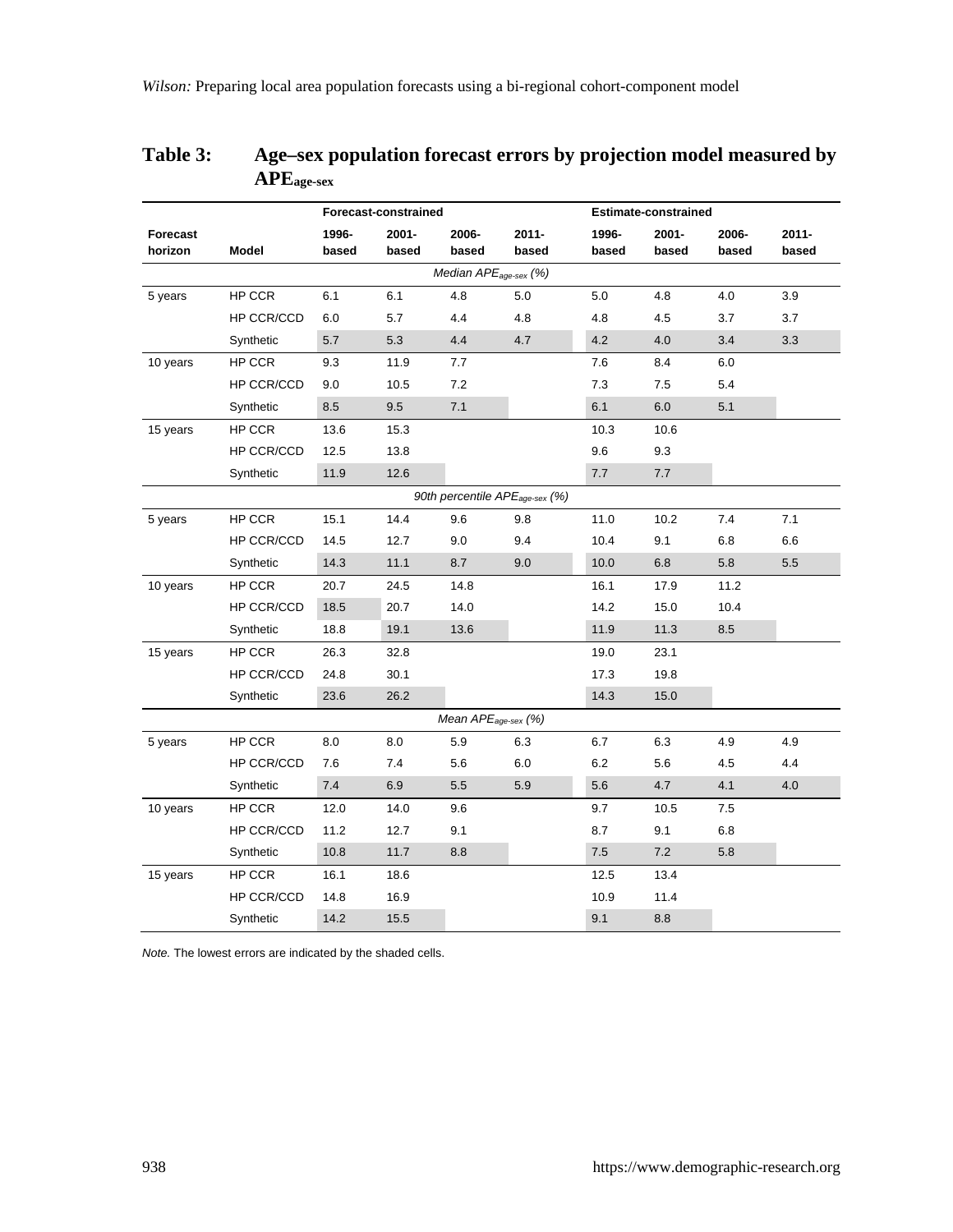## **Figure 2: Median Absolute Percentage Errors for female age-specific SA3 area population forecasts at a forecast horizon of 15 years (1996-based and 2001-based forecasts combined)**



(a) Forecast-constrained



To provide an indication of the relative accuracy of forecasts by area classifications typically used in forecast evaluation studies, median APEage-sex errors are presented for areas classified by (1) broad urban/rural region type – either within a state capital city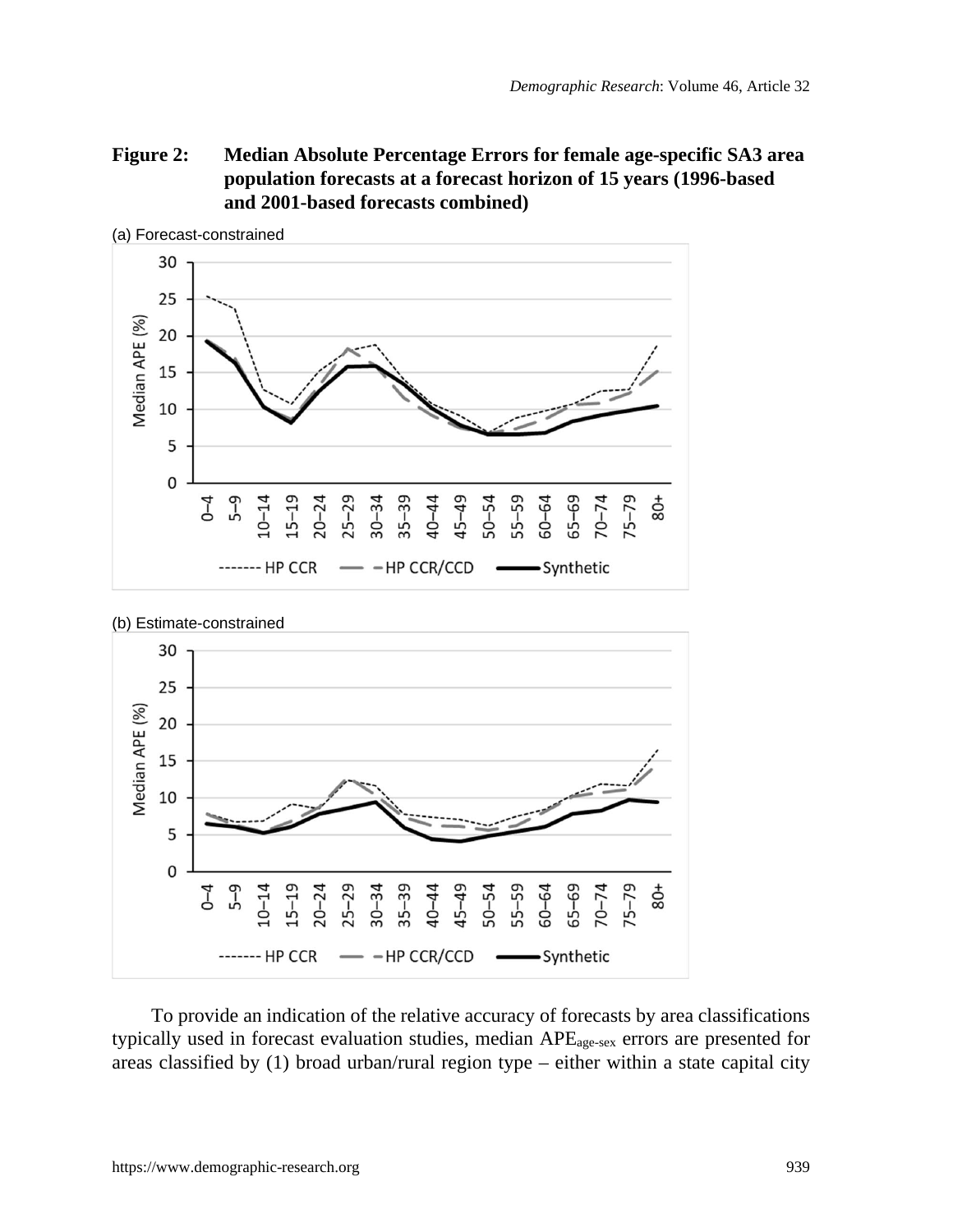metropolitan region or in the rest of each state, (2) base period growth rate, and (3) jumpoff population size. Errors are shown for the 1996-based estimate-constrained forecasts only to keep the table size manageable. (Error patterns for the other forecasts which extend out 15 years are similar, with the synthetic model's advantage being greater for the estimate-constrained forecasts.)

Table 4 presents the errors. For each area classification and forecast horizon, the synthetic model gives the lowest errors. Local areas located within the rest of state regions tend to experience lower forecast errors than those within capital cities, with the forecast error differences between the two broad region types smaller for the synthetic model. Forecast errors by base period growth rate exhibit a u-shape pattern for the Hamilton– Perry models, in common with many other studies (Tayman 2011), but not for the synthetic model. Errors by jump-off population size category show the expected decline in error with increasing population size (Wilson et al. 2018).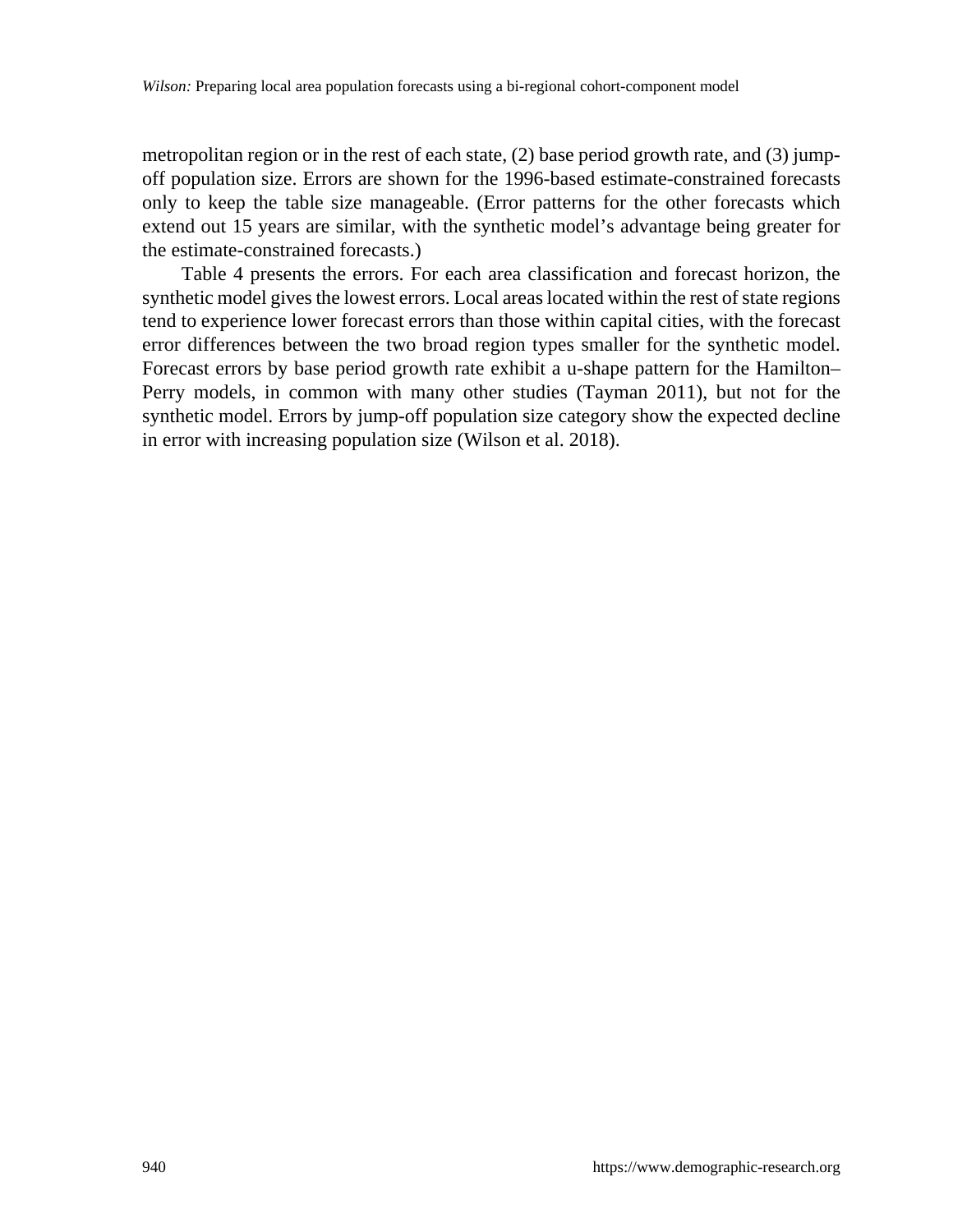## **Table 4: Age–sex population forecast errors measured by median APEage-sex for the 1996-based estimate-constrained forecasts for selected categories of area**

|                     |            | Broad region    |                  | Base period growth |                                            |                  |                  | Jump-off population |                      |           |
|---------------------|------------|-----------------|------------------|--------------------|--------------------------------------------|------------------|------------------|---------------------|----------------------|-----------|
| Forecast<br>horizon | Model      | Capital<br>city | Rest of<br>State | $<0\%$<br>p.a.     | $0 - 1%$<br>p.a.                           | $1 - 2%$<br>p.a. | $2 + \%$<br>p.a. | $<$ 30,000          | $30,000 -$<br>59,999 | $60,000+$ |
|                     |            |                 |                  |                    | Median APE <sub>age-sex</sub> (%)          |                  |                  |                     |                      |           |
| 5 years             | HP CCR     | 5.2             | 4.7              | 4.7                | 4.5                                        | 5.1              | 6.5              | 6.2                 | 4.9                  | 4.4       |
|                     | HP CCR/CCD | 5.1             | 4.5              | 4.6                | 4.3                                        | 4.8              | 5.7              | 5.6                 | 4.6                  | 4.1       |
|                     | Synthetic  | 4.2             | 4.0              | 3.9                | 3.9                                        | 4.8              | 4.5              | 4.8                 | 3.9                  | 3.4       |
| 10 years            | HP CCR     | 8.7             | 6.6              | 7.7                | 6.4                                        | 7.3              | 9.8              | 10.2                | 7.0                  | 7.1       |
|                     | HP CCR/CCD | 8.0             | 6.6              | 7.2                | 6.4                                        | 7.1              | 8.0              | 8.4                 | 7.0                  | 6.6       |
|                     | Synthetic  | 6.3             | 5.8              | 6.2                | 5.6                                        | 6.2              | 6.2              | 6.9                 | 5.9                  | 5.2       |
| 15 years            | HP CCR     | 11.3            | 8.7              | 10.4               | 8.6                                        | 9.8              | 13.5             | 14.0                | 9.6                  | 9.1       |
|                     | HP CCR/CCD | 10.4            | 8.6              | 10.3               | 8.3                                        | 9.7              | 11.2             | 11.2                | 9.1                  | 8.5       |
|                     | Synthetic  | 7.8             | 7.4              | 8.1                | 7.3                                        | 8.2              | 7.4              | 9.5                 | 7.8                  | 6.6       |
|                     |            |                 |                  |                    | 90th percentile APE <sub>age-sex</sub> (%) |                  |                  |                     |                      |           |
| 5 years             | HP CCR     | 13.6            | 10.1             | 10.5               | 9.1                                        | 11.7             | 12.0             | 19.2                | 9.3                  | 9.2       |
|                     | HP CCR/CCD | 12.1            | 8.9              | 10.4               | 8.4                                        | 10.5             | 10.5             | 13.6                | 9.0                  | 9.0       |
|                     | Synthetic  | 12.0            | 8.0              | 9.7                | 8.5                                        | 10.7             | 10.2             | 12.7                | 8.2                  | 8.7       |
| 10 years            | HP CCR     | 17.1            | 13.9             | 18.1               | 12.2                                       | 16.8             | 16.5             | 23.5                | 13.9                 | 13.3      |
|                     | HP CCR/CCD | 15.7            | 12.1             | 16.4               | 11.4                                       | 13.2             | 15.3             | 16.9                | 12.3                 | 12.7      |
|                     | Synthetic  | 13.6            | 10.3             | 14.2               | 10.6                                       | 11.3             | 13.0             | 14.7                | 10.4                 | 11.8      |
| 15 years            | HP CCR     | 19.1            | 18.6             | 22.5               | 16.0                                       | 18.3             | 19.4             | 27.8                | 18.2                 | 9.1       |
|                     | HP CCR/CCD | 18.4            | 15.9             | 22.8               | 15.2                                       | 16.1             | 17.0             | 21.7                | 15.4                 | 8.5       |
|                     | Synthetic  | 15.4            | 12.6             | 16.0               | 13.7                                       | 12.9             | 13.3             | 16.2                | 13.4                 | 6.6       |
|                     |            |                 |                  |                    | Mean APE <sub>age-sex</sub> (%)            |                  |                  |                     |                      |           |
| 5 years             | HP CCR     | 7.3             | 5.9              | 6.9                | 5.7                                        | 6.7              | 7.7              | 9.1                 | 6.2                  | 5.6       |
|                     | HP CCR/CCD | 6.7             | 5.5              | 6.4                | 5.6                                        | 6.3              | 6.7              | 7.8                 | 5.9                  | 5.4       |
|                     | Synthetic  | 6.1             | 4.9              | 5.8                | 5.3                                        | 5.7              | 5.8              | 6.9                 | 5.3                  | 5.1       |
| 10 years            | HP CCR     | 10.6            | 8.4              | 10.9               | 7.8                                        | 9.6              | 11.0             | 13.5                | 8.8                  | 7.9       |
|                     | HP CCR/CCD | 9.5             | 7.6              | 9.8                | 7.5                                        | 8.6              | 9.2              | 11.0                | 8.2                  | 7.5       |
|                     | Synthetic  | 8.2             | 6.7              | 8.6                | 6.9                                        | 7.3              | 7.5              | 9.3                 | 7.2                  | 6.6       |
| 15 years            | HP CCR     | 13.5            | 11.2             | 14.1               | 9.9                                        | 13.0             | 13.9             | 17.4                | 11.4                 | 10.3      |
|                     | HP CCR/CCD | 11.7            | 9.9              | 12.7               | 9.4                                        | 10.7             | 11.5             | 13.4                | 10.5                 | 9.7       |
|                     | Synthetic  | 9.5             | 8.5              | 10.7               | 8.5                                        | 8.9              | 8.5              | 11.0                | 9.0                  | 7.9       |

*Note.* The lowest errors are indicated by the shaded cells.

## **4.3 Sensitivity of the forecasts to alternative migration turnover assumptions**

To test the sensitivity of the synthetic migration model to alternative migration turnover assumptions, two additional sets of forecasts were produced, one with a 50% reduction in the migration turnover rate used earlier, and the other with a 50% increase in the rate. Table 5 presents the forecast errors alongside the 'standard' assumptions used for the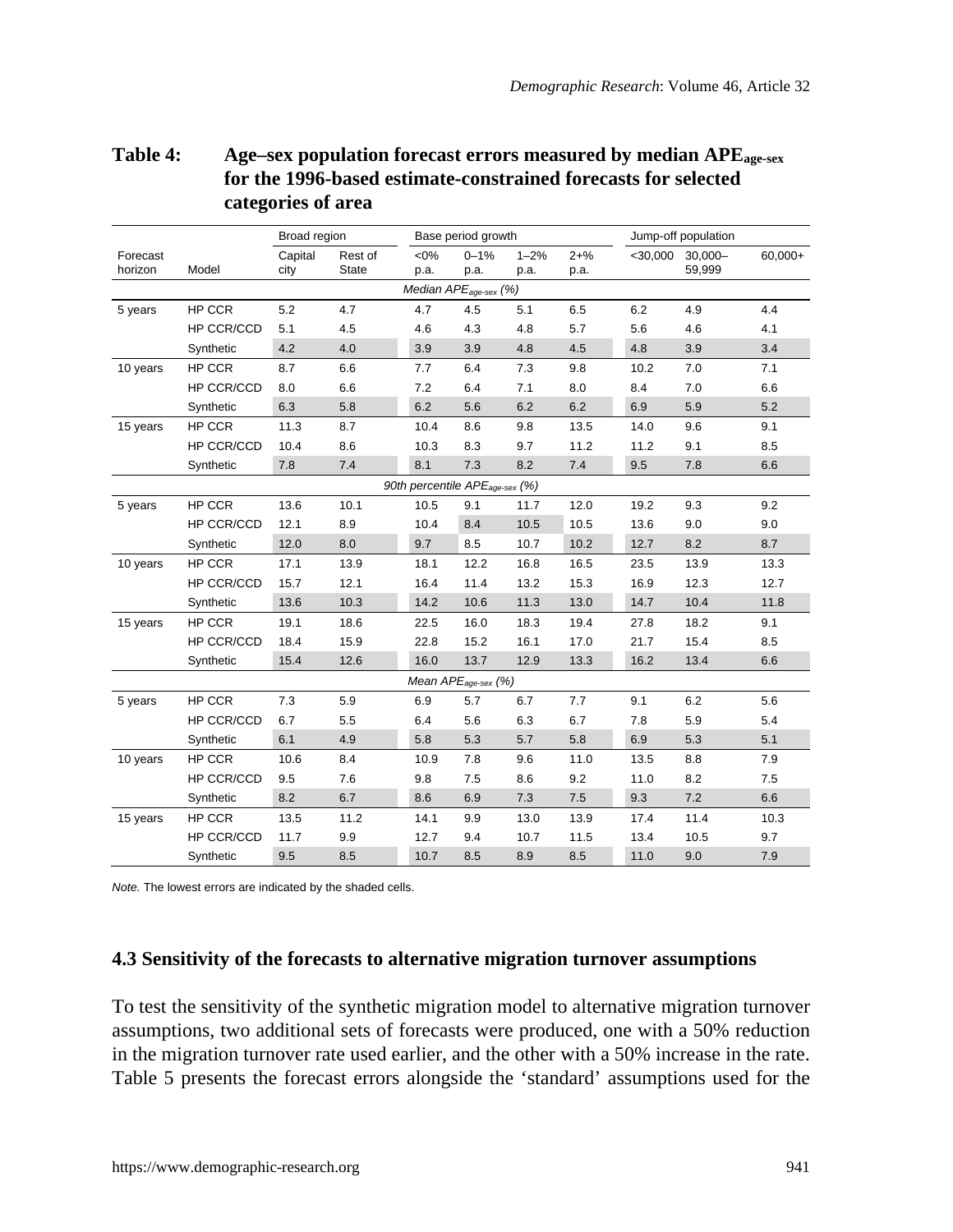main set of forecasts reported in Table 3. For such large changes to the migration turnover rate, the differences in forecast accuracy are small. According to the median age–sex APE, the lower migration turnover assumption generated slightly more accurate forecasts overall, but if measured by the mean age–sex APE, the lower and standard assumptions were more evenly matched. The higher migration turnover assumption proved marginally less accurate in terms of mean or median error. The main point is that the population forecasts are quite insensitive to migration turnover assumptions. In practical applications, therefore, when very little migration data are available, even a rough 'guesstimate' of the migration turnover rate should be sufficient to generate reasonable forecasts.

#### **4.4 Incorporating local assumptions**

The effect of using local (rather than national) life expectancy at birth by sex was evaluated by creating alternative 2006-based estimate-constrained forecasts. The 2006 jump-off year was selected because of the availability of SA3 area deaths data by age and sex for the 2001–2006 base period. Abridged life tables for SA3 areas over the 2001– 2006 period were prepared. Local differences with national life expectancy were calculated, and then projected life expectancy for each SA3 area was assumed to be national projected life expectancy plus or minus the 2001–2006 difference. In this example, the impact on forecast error after 10 years proved to be negligible. The median SA3 APEage-sex in 2016 using local life expectancy values only changed from 5.12% to 5.11% (the mean value remained unchanged), with the median absolute difference in SA3 APEage-sex between the two sets of forecasts being just 0.03 percentage points.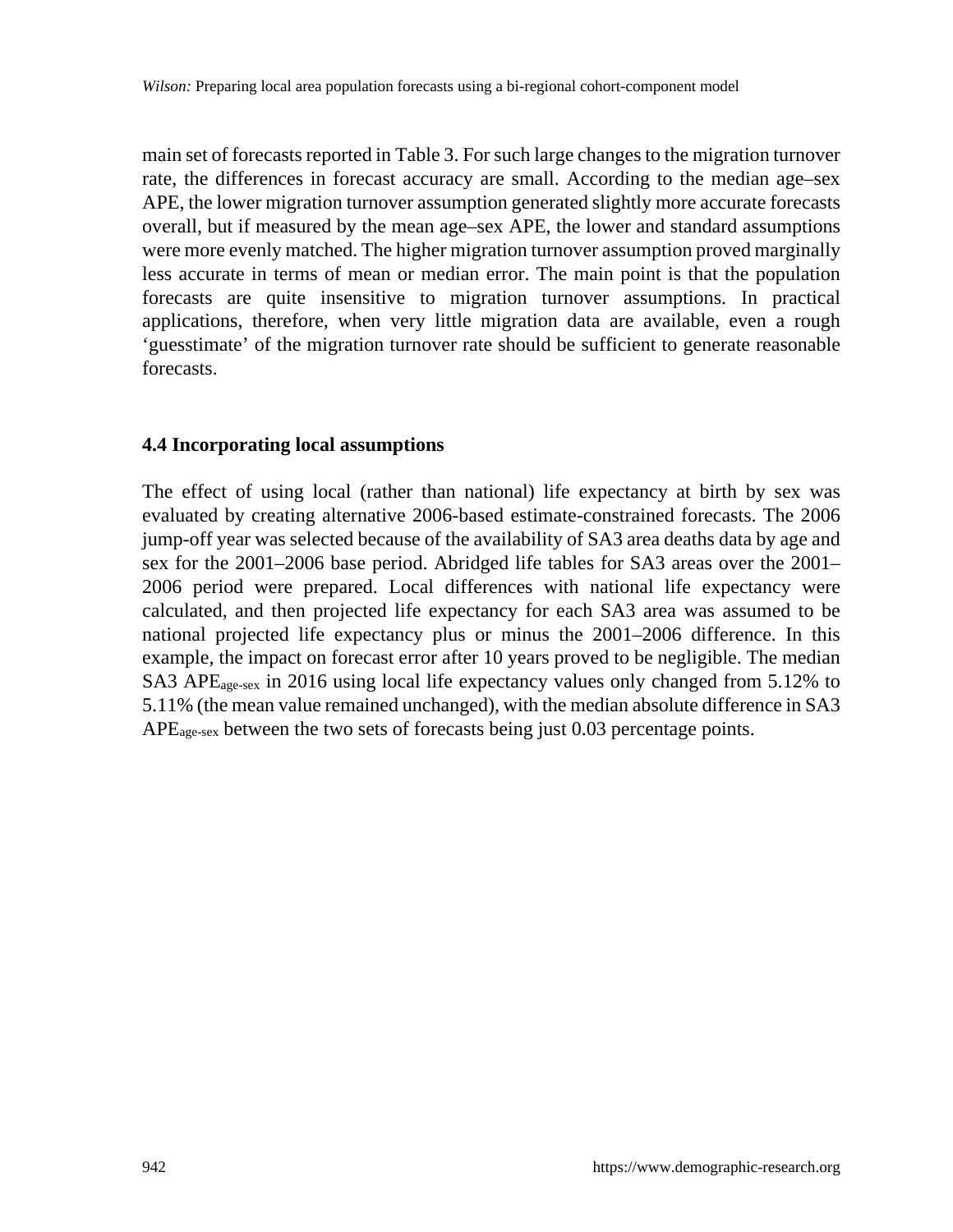|                     |                                         | Forecast-constrained |                |                                                        |                | Estimate-constrained |                |                |                |
|---------------------|-----------------------------------------|----------------------|----------------|--------------------------------------------------------|----------------|----------------------|----------------|----------------|----------------|
| Forecast<br>horizon | <b>Migration turnover</b><br>assumption | 1996-<br>based       | 2001-<br>based | 2006-<br>based                                         | 2011-<br>based | 1996-<br>based       | 2001-<br>based | 2006-<br>based | 2011-<br>based |
|                     |                                         |                      |                | Median APE <sub>age-sex</sub> (%)                      |                |                      |                |                |                |
| 5 years             | 50% lower                               | 5.6                  | 5.4            | 4.4                                                    | 4.6            | 4.2                  | 4.1            | 3.4            | 3.3            |
|                     | Standard                                | 5.7                  | 5.2            | 4.4                                                    | 4.7            | 4.1                  | 4.0            | 3.4            | 3.3            |
|                     | 50% higher                              | 5.8                  | 5.3            | 4.6                                                    | 4.8            | 4.3                  | 4.0            | 3.6            | 3.5            |
| 10 years            | 50% lower                               | 8.4                  | 9.7            | 6.9                                                    |                | 6.0                  | 6.0            | 5.0            |                |
|                     | Standard                                | 8.5                  | 9.5            | 7.1                                                    |                | 6.1                  | 6.0            | 5.1            |                |
|                     | 50% higher                              | 8.9                  | 9.5            | 7.4                                                    |                | 6.4                  | 6.3            | 5.6            |                |
| 15 years            | 50% lower                               | 11.6                 | 12.5           |                                                        |                | 7.4                  | 7.5            |                |                |
|                     | Standard                                | 11.8                 | 12.6           |                                                        |                | 7.7                  | 7.7            |                |                |
|                     | 50% higher                              | 12.3                 | 12.6           |                                                        |                | 8.3                  | 8.0            |                |                |
|                     |                                         |                      |                | 90 <sup>th</sup> percentile APE <sub>age-sex</sub> (%) |                |                      |                |                |                |
| 5 years             | 50% lower                               | 14.4                 | 11.9           | 8.8                                                    | 9.0            | 10.1                 | 7.6            | 6.1            | 5.7            |
|                     | Standard                                | 14.3                 | 11.1           | 8.7                                                    | 9.0            | 10.0                 | 6.8            | 5.8            | 5.5            |
|                     | 50% higher                              | 14.2                 | 10.8           | 8.7                                                    | 9.1            | 9.8                  | 6.9            | 5.9            | 5.8            |
| 10 years            | 50% lower                               | 18.5                 | 19.8           | 13.7                                                   |                | 12.5                 | 12.3           | 8.6            |                |
|                     | Standard                                | 18.8                 | 19.1           | 13.6                                                   |                | 11.9                 | 11.3           | 8.5            |                |
|                     | 50% higher                              | 18.3                 | 19.1           | 13.8                                                   |                | 12.2                 | 10.9           | 8.7            |                |
| 15 years            | 50% lower                               | 23.7                 | 27.5           |                                                        |                | 14.4                 | 15.1           |                |                |
|                     | Standard                                | 23.6                 | 26.2           |                                                        |                | 14.3                 | 15.0           |                |                |
|                     | 50% higher                              | 23.9                 | 26.1           |                                                        |                | 15.1                 | 14.4           |                |                |
|                     |                                         |                      |                | Mean APEage-sex (%)                                    |                |                      |                |                |                |
| 5 years             | 50% lower                               | 7.4                  | 7.0            | 5.5                                                    | 5.8            | 5.6                  | 4.9            | 4.1            | 4.0            |
|                     | Standard                                | 7.4                  | 6.9            | 5.5                                                    | 5.9            | 5.6                  | 4.7            | 4.1            | 4.0            |
|                     | 50% higher                              | 7.5                  | 6.9            | 5.7                                                    | 6.0            | 5.7                  | 4.8            | 4.3            | 4.2            |
| 10 years            | 50% lower                               | 10.7                 | 11.9           | 8.7                                                    |                | 7.5                  | 7.4            | 5.8            |                |
|                     | Standard                                | 10.8                 | 11.7           | 8.8                                                    |                | 7.5                  | 7.2            | 5.8            |                |
|                     | 50% higher                              | 11.0                 | 11.7           | 9.0                                                    |                | 7.9                  | 7.3            | 6.1            |                |
| 15 years            | 50% lower                               | 14.0                 | 15.7           |                                                        |                | 8.8                  | 9.0            |                |                |
|                     | Standard                                | 14.2                 | 15.5           |                                                        |                | 9.1                  | 8.8            |                |                |
|                     | 50% higher                              | 14.6                 | 15.5           |                                                        |                | 9.6                  | 8.9            |                |                |

## **Table 5: Sensitivity of age–sex population forecast errors to alternative migration turnover assumptions**

*Note:* The lowest errors are indicated by the shaded cells.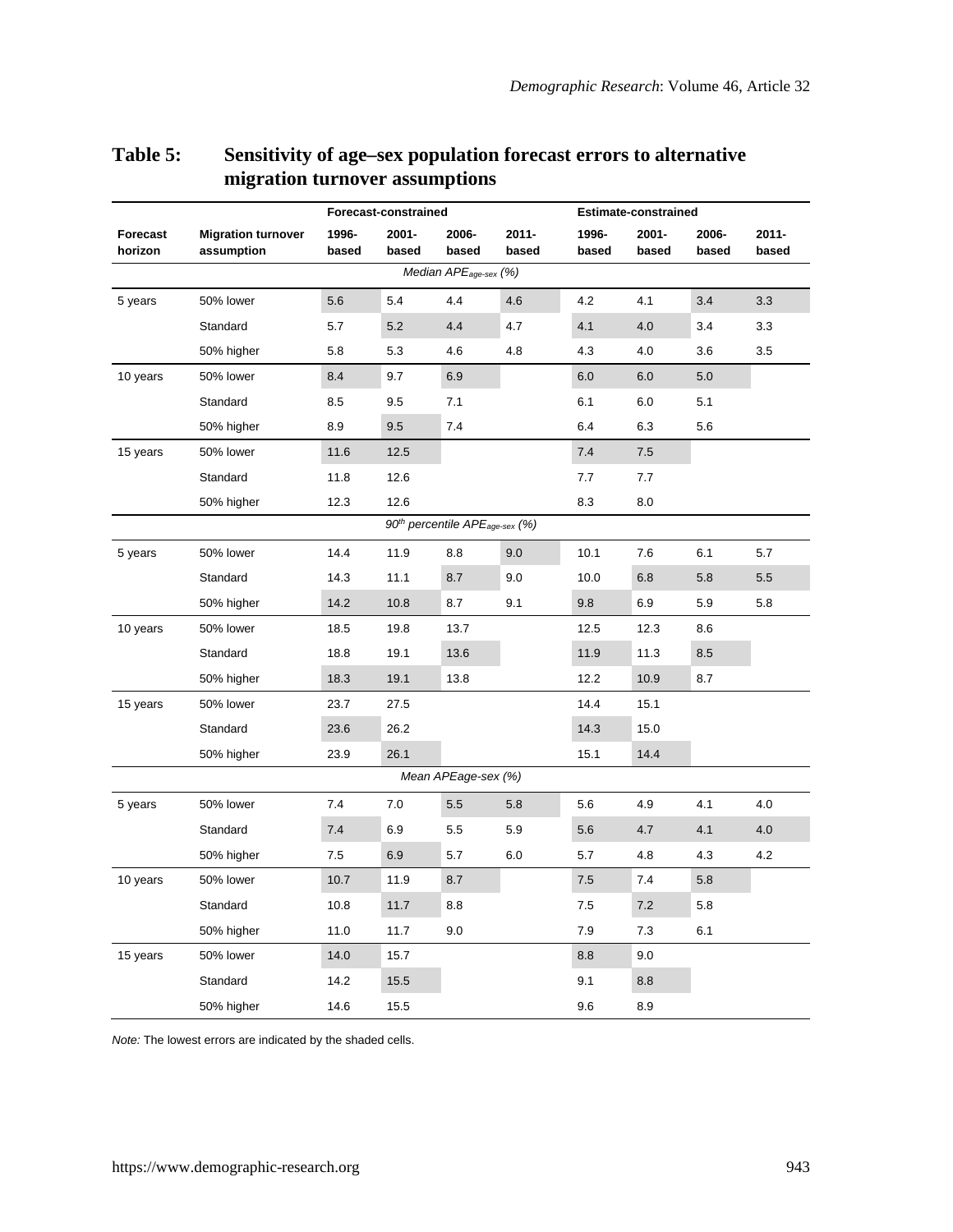A possible explanation for this minimal difference in error is the fact that there are minor differences in the disaggregation of cohort change into mortality and net migration between the local and national mortality assumptions in the base period population accounts. In the forecasts using national mortality rates there is a mix of slight over- and under-estimation of mortality across local areas. However, remaining cohort change is assumed to be net migration, so that even though mortality and net migration are imperfectly estimated, cohort change is fully accounted for. Using local mortality assumptions gives better mortality estimates in the base period accounts, which also results in better estimates of net migration. But the amount of cohort change in the base period remains the same. In most cases this leads to similar forecasts.

To evaluate the impact of using locally varying crude migration turnover rates, SA3 specific rates were estimated using ABS 2011 census data. Census counts of 1-yearinterval internal in-migration, out-migration, and immigration were obtained. The values of in-migration, out-migration, immigration and then half of immigration again (as a proxy for emigration) were combined to give an estimate of migration turnover, and then divided by SA3 census populations to create a rate. Although there are several conceptual and empirical approximations inherent in this approach, it is simple to implement and yields much more realistic rates than simply using a universal rate for all local areas. The estimated migration turnover rates were then used to generate alternative 2006-based estimate-constrained forecasts. Ideally, migration turnover rates would have been estimated from the 2006 census, but the statistical geography prior to 2011 was radically different and did not include SA3 areas.

The use of local migration turnover assumptions had little effect on overall error. At a forecast horizon of 10 years, the median SA3 APEage-sex declined only marginally, from 5.12% to 5.06% (the mean APEage-sex declined from 5.82% to 5.71%). The median absolute difference in individual SA3 AP $E_{\text{age-sex}}$  values between the two sets of forecasts was 0.19 percentage points. Yet many SA3-specific migration turnover rates varied considerably from the national average, with the median absolute relative change in migration turnover rates from the national average assumption being 27%. Despite sizeable changes to migration turnover rates, the overall effect on the forecasts, and forecast error, was small.

However, for a select few areas with very high migration turnover rates there were moderate error reductions from using local migration assumptions. Notable improvements occurred for the inner city SA3 areas of Sydney Inner City (with APEage $s_{\rm ex}$  declining from 10.0% to 6.0%), Adelaide City (from 16.4% to 11.5%), and two rapidly growing SA3 areas in Canberra with very small populations. Population pyramids for the Sydney and Adelaide SA3 areas at a forecast horizon of 10 years are shown in Figure 3. The light blue bars indicate forecasts generated using local migration turnover rates, the dotted outline bars represent forecasts using national average turnover rates, and actual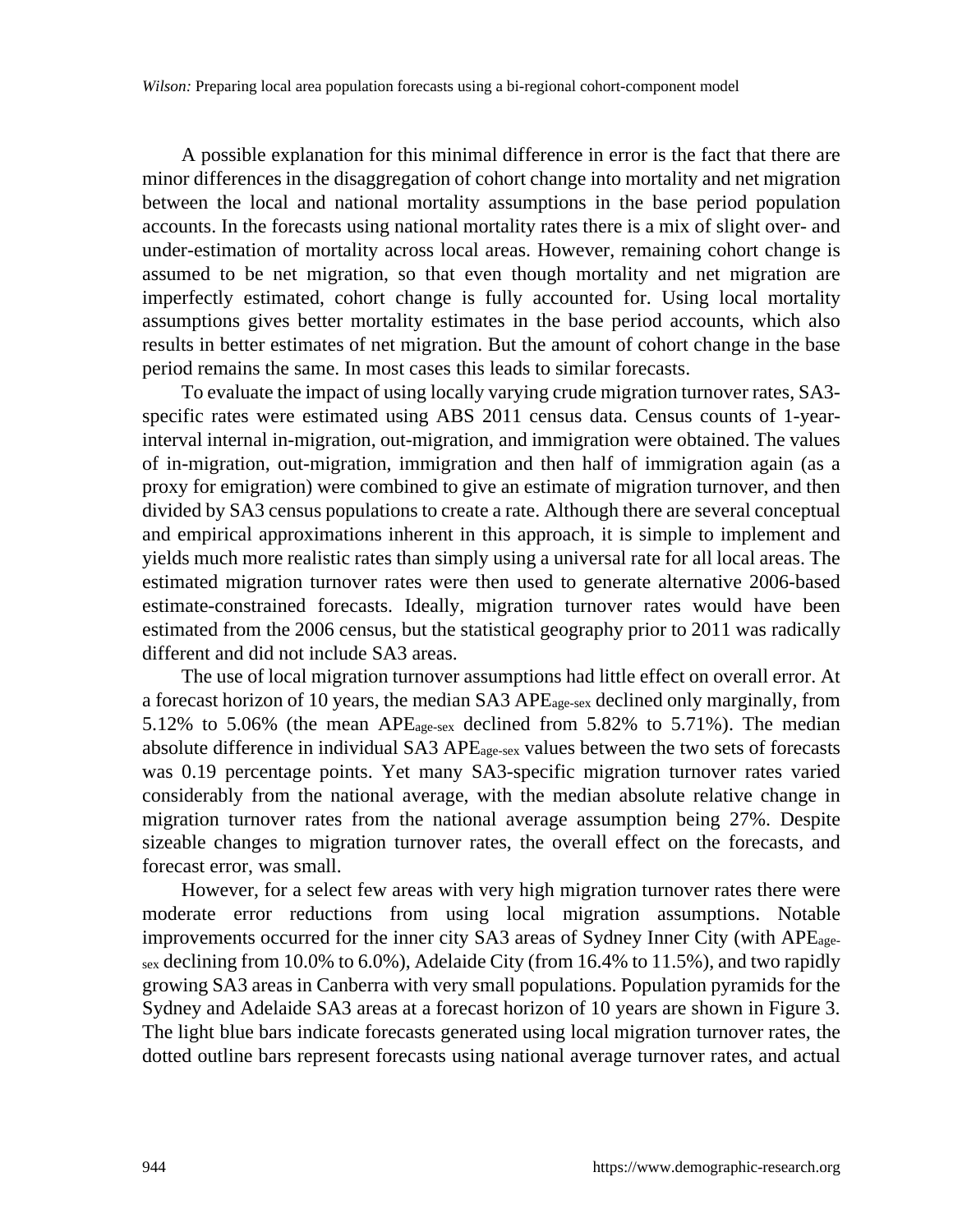2016 population estimates are shown by the black outline bars. As the graph shows, the Sydney forecast is reasonably accurate; the Adelaide forecast is not quite as good (especially at ages 20–24), but the use of local migration turnover rates improves the forecast.



### **Figure 3: Population forecasts for Sydney Inner City and Adelaide City SA3 areas in 2016 (2006-based estimate-constrained forecasts)**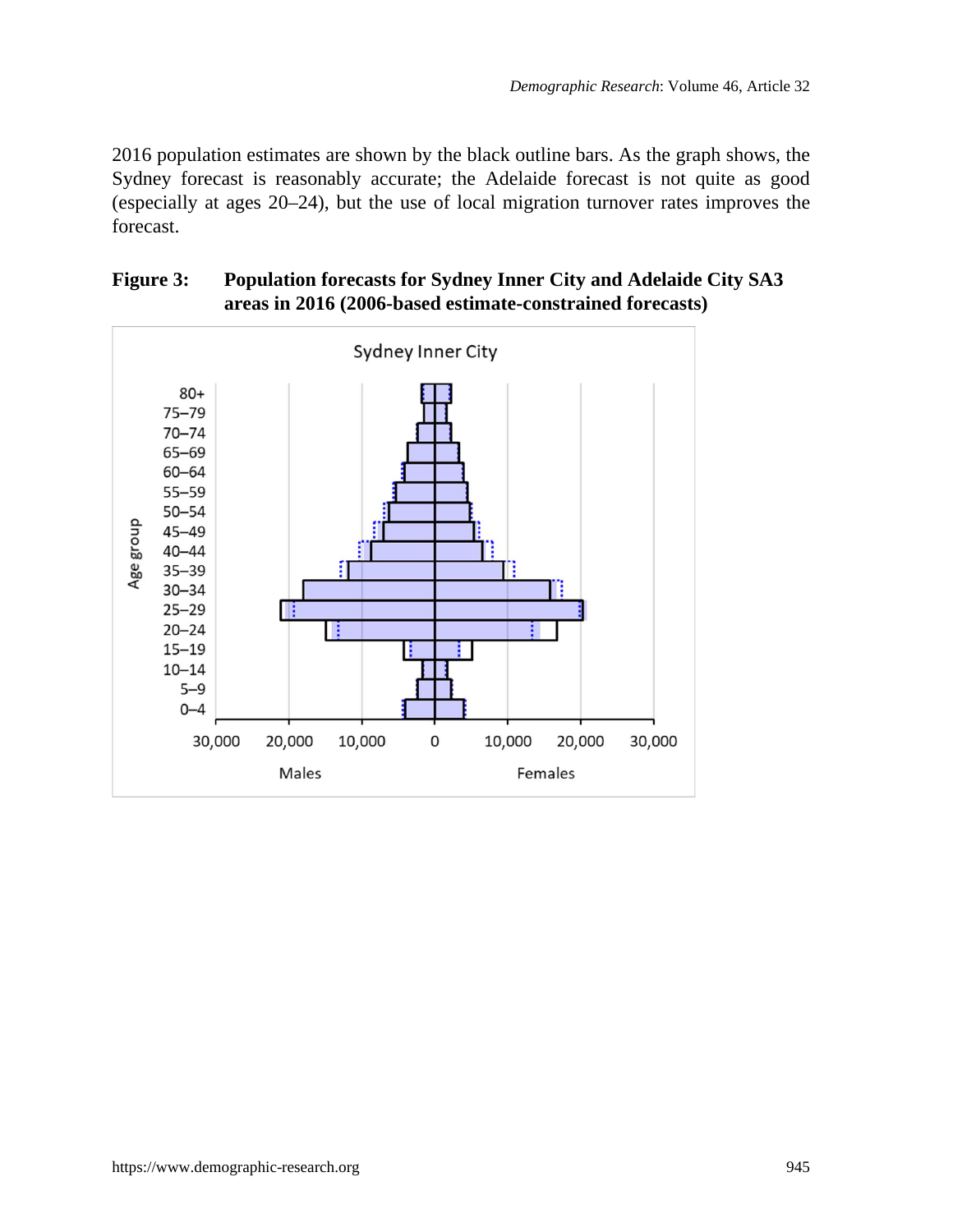

**Figure 3: (Continued)**

# **5. Discussion and conclusions**

#### **5.1 Main contributions**

This paper has described the synthetic migration cohort-component model – an approach to creating local area population forecasts by age and sex using a bi-regional cohortcomponent model but without the need for locally specific migration, fertility, or mortality input data. It combines the conceptual and empirical strengths of the bi-regional cohort-component model and the important data on net migration age patterns contained in each local area's base period population accounts. It offers the flexibility of setting area-specific mortality and migration assumptions, but still produces good quality forecasts without them. It was shown that modest improvements in accuracy for some inner city and rapidly growing areas can be obtained by estimating local crude migration turnover rates.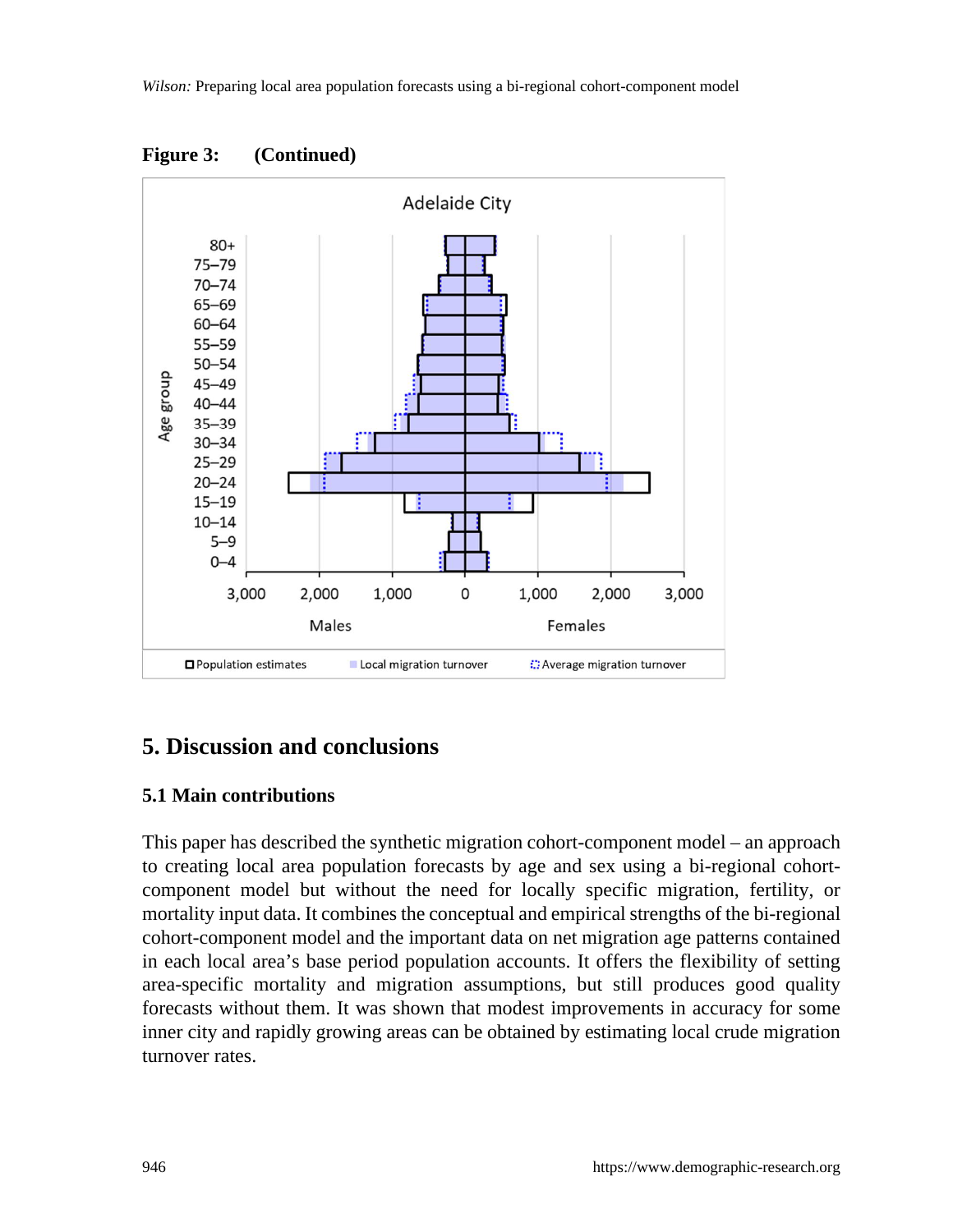Importantly, the model can be applied to countries without local migration data. It can also be used in situations where such data does exist but is unreliable, very noisy, or prohibitively expensive, or where local migration data are not available for the selected geographical units under consideration. Due to the low data requirements, local area age– sex population forecasts can be prepared quickly, easily, and cheaply. An Excel workbook which incorporates the multiple-area version of the model and contains illustrative local area population forecasts for Australia is available for download at [https://doi.org/10.6084/m9.figshare.19372784.v1.](https://doi.org/10.6084/m9.figshare.19372784.v1) This version incorporates minor modifications based on user feedback (including an extension to age 85+ and a few cosmetic changes) and therefore differs very slightly from the workbooks used for this paper.

When applied to create 'forecasts' for SA3 local areas of Australia over past periods, the synthetic migration model was shown to produce more accurate forecasts than the comparison Hamilton–Perry models. This accuracy advantage increases with forecast horizon length. For short forecast horizons of 5 years there are only modest accuracy differences between the synthetic migration and Hamilton–Perry models, but for horizons of 15 years the differences are sizeable, especially if total populations are forecast accurately (see Table 2, estimate-constrained forecasts).

#### **5.2 Why does the synthetic migration model work as well as it does?**

The forecast tests reported above demonstrate that, overall, the synthetic migration model generated more accurate forecasts than the two comparison Hamilton–Perry models. But why is this the case, given that the synthetic migration assumptions at first glance appear to be quite approximate? In essence, it is because the synthetic migration model is a little better at forecasting varying cohort population growth over time than models using CCRs or CCDs. The key to this outcome is the creation of directional migration estimates which are consistent with cohort-specific base period population accounts for the local area. The synthetic inward and outward migration estimates are not 'true' migration flows, but they comprise realistic migration age profiles which are consistent with the base period net migration age–sex pattern. In the forecasts, the model generates age patterns of inward, outward, and net migration flows which vary over time according to the area's forecast assumptions and changing population age structure.

The total population constraints in the synthetic migration model are applied by adjusting migration only (with no adjustments made to fertility or mortality rates). The preliminary migration projections are adjusted so that the cohort-component population forecasts sum over age and sex to the independent total population forecast. The inward migration age profile is shifted up or down as much as necessary. Outward migration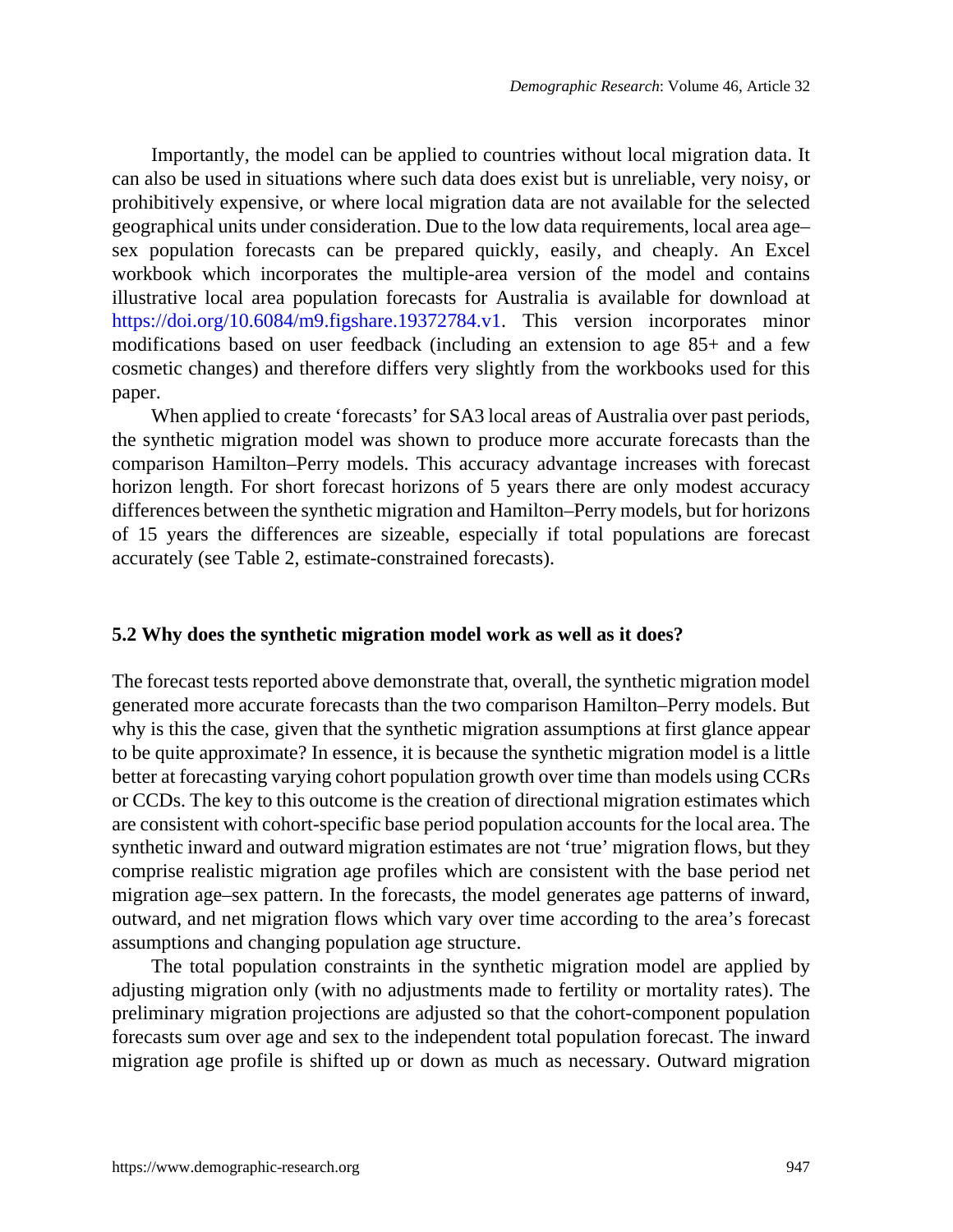forecasts, projected as a function of outward migration rates, change according to the size of populations-at-risk. Adjustments to preliminary migration forecasts will generally be greatest in the younger adult age groups and smallest at the oldest ages, which reflects the real pattern of population change in most cases. The effective CCR age pattern will therefore undergo some modification. For the Hamilton–Perry forecasts prepared for this study, constraining to the total population forecast was achieved by adjusting projected populations across all age groups by the same factor, effectively scaling all CCRs by the same amount. (An alternative approach in which cohort population change was constrained instead did not improve the Hamilton–Perry forecasts).

### **5.3 Limitations of the synthetic migration model**

Although the synthetic migration model possesses several useful features, it is important to note its limitations. The projected synthetic inward and outward migration flows form an important part of the projection calculation process but cannot be regarded as reliable directional migration forecasts in their own right. Net migration values should be reported instead. There are also several simplifications in the directional migration modelling. International and internal migration are not modelled or output separately; and while outward migration is projected via rates and an origin population-at-risk, inward migration is not. Furthermore, migration adjustments made to achieve consistency with independent total population forecasts occur primarily through the adjustment of inward migration flows. All these features are designed to simplify the modelling and minimise data inputs, but the trade-off is some inevitable approximation of reality. Finally, like all demographic models, if trends and patterns change radically from those of the base period, forecasts using base period rates are likely to be inaccurate.

## **5.4 Limitations of the study**

Limitations of the study include the restriction of the forecast evaluation to one type of local area (SA3s) in one country over a period of just two decades. The model would benefit from being tested in other countries. The synthetic migration model forecasts prepared for this study were also not compared to those of a fully multi-regional model or bi-regional model using recorded local area directional migration data. This was due to data limitations. The necessary internal migration data for the selected statistical geography are only available from one census (2011 census), and sub-state emigration estimates have only been available since 2016 (ABS 2018). In addition, the smoothing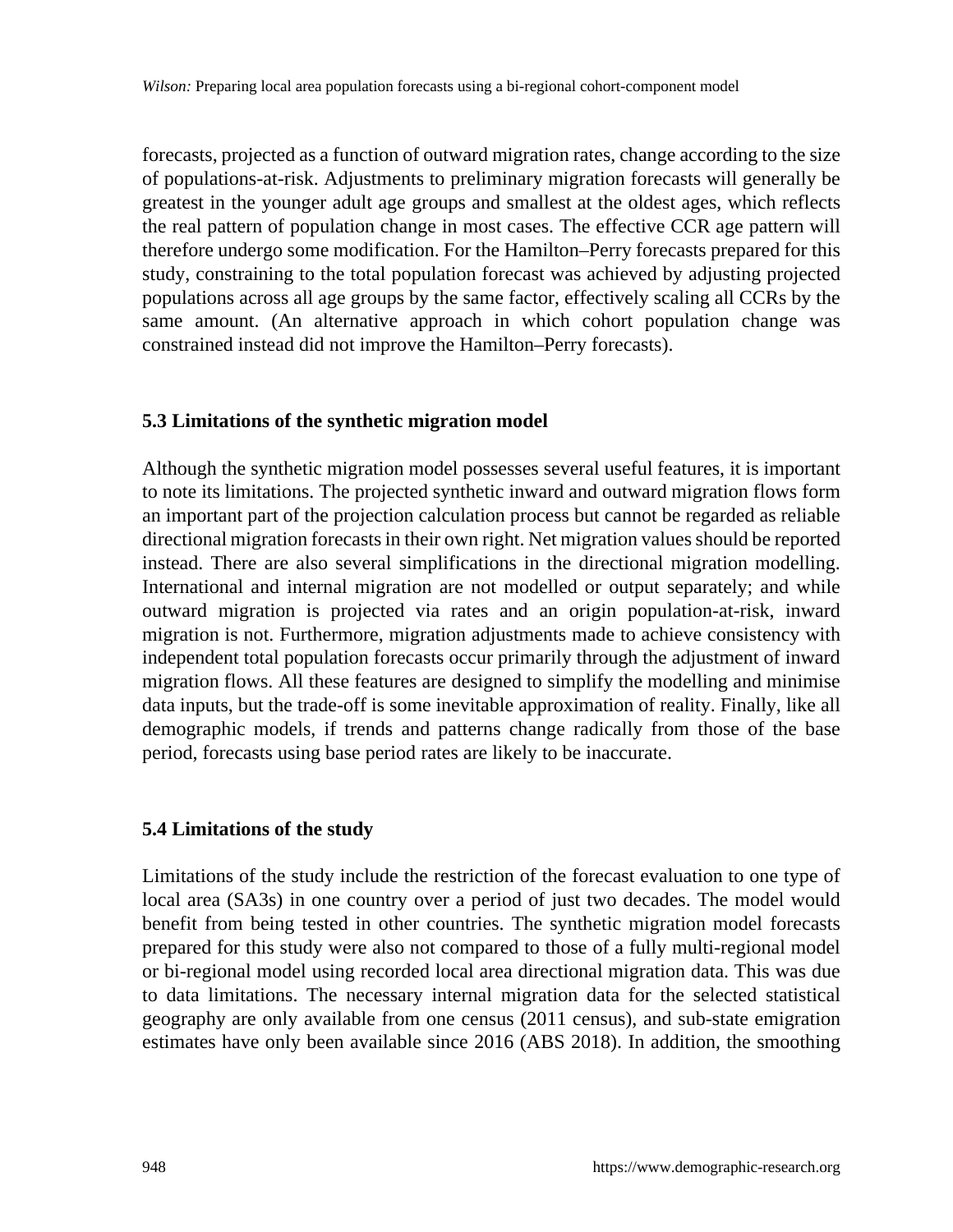techniques used in creating the synthetic migration input data are quite basic, and would probably benefit from some enhancement.

#### **5.5 Next steps**

The obvious next step is to evaluate the model in other countries under a variety of demographic environments to ascertain whether it offers similar accuracy gains as in Australia. Finessing of the synthetic migration estimation process would also be useful. The current methods used to smooth the migration-age profile adjustment factors and the base period net migration age patterns are rudimentary. The smoothing outcomes could probably be improved by employing the latest statistical methods, which vary the amount of smoothing according to need – more for smaller populations where there is considerable noise, and less for larger populations. It would also be useful to determine whether the synthetic migration estimates could be improved by extending the temporal and spatial extent of the estimation process; e.g., using the average results of two 5-year base periods, and incorporating data from neighbouring areas. Furthermore, it would be worth investigating whether the model could provide any more detail in the outputs. Are there ways of creating a single-year-of-age version without compromising too much on the simplicity and low data requirements of the 5-year age group model? A single-yearof-age breakdown would also provide projections in single-year time intervals. But alternative ways of obtaining annual projection numbers by interpolating the five yearly projections could also be tested.

## **6. Acknowledgements**

This research was supported by the Australian Research Council's Discovery Projects scheme (project DP200101480).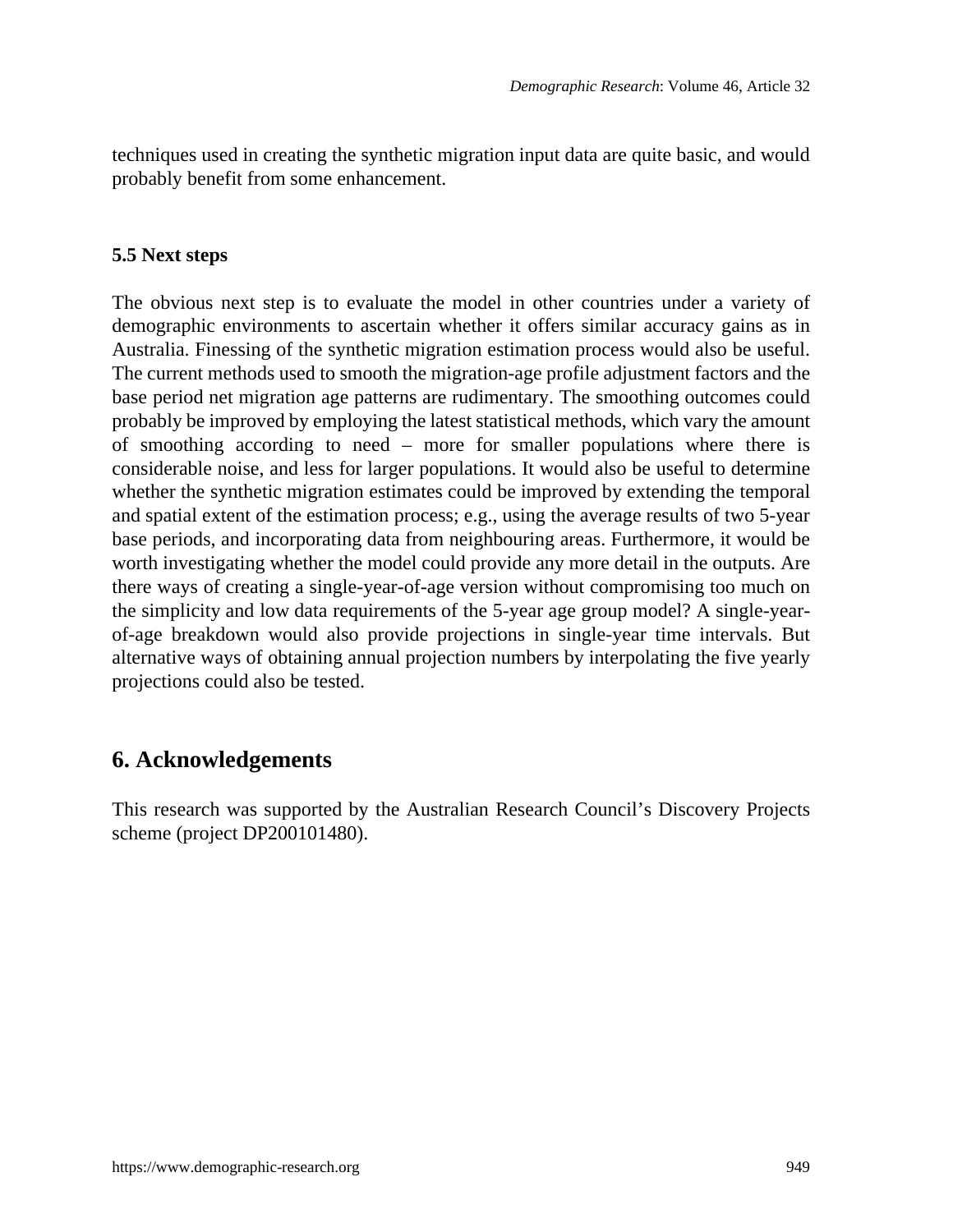## **References**

- Armstrong, J.S. (2001). Combining forecasts. In: Armstrong, J.S. (ed.) *Principles of forecasting: A handbook for researchers and practitioners*. Boston, MA: Springer: 417–439. [doi:10.1007/978-0-306-47630-3\\_19](https://doi.org/10.1007/978-0-306-47630-3_19).
- Australian Bureau of Statistics (ABS) (2013). Australian Demographic Statistics December 2012; Feature article 2: Recasting 20 years of ERP. Canberra: Australian Bureau of Statistics. [https://www.abs.gov.au/ausstats/abs@.nsf/](https://www.abs.gov.au/ausstats/abs@.nsf/Previousproducts/3101.0Feature%20Article2Dec%202012?opendocument&tabname=Summary&prodno=3101.0&issue=Dec%202012&num=&view) [Previousproducts/3101.0Feature%20Article2Dec%202012?opendocument&tabn](https://www.abs.gov.au/ausstats/abs@.nsf/Previousproducts/3101.0Feature%20Article2Dec%202012?opendocument&tabname=Summary&prodno=3101.0&issue=Dec%202012&num=&view) [ame=Summary&prodno=3101.0&issue=Dec%202012&num=&view](https://www.abs.gov.au/ausstats/abs@.nsf/Previousproducts/3101.0Feature%20Article2Dec%202012?opendocument&tabname=Summary&prodno=3101.0&issue=Dec%202012&num=&view).
- Australian Bureau of Statistics (ABS) (2018). Regional population growth, Australia, 2016–17. Canberra: Australian Bureau of Statistics. [https://www.abs.gov.au/](https://www.abs.gov.au/AUSSTATS/abs@.nsf/Lookup/3218.0Main+Features12016-17?OpenDocument) [AUSSTATS/abs@.nsf/Lookup/3218.0Main+Features12016-17?OpenDocument.](https://www.abs.gov.au/AUSSTATS/abs@.nsf/Lookup/3218.0Main+Features12016-17?OpenDocument)
- Australian Bureau of Statistics (ABS) (2021). Estimated resident population. Canberra: Australian Bureau of Statistics. <https://explore.data.abs.gov.au/>.
- Australian Electoral Commission (AEC) (2021). Victoria small area population and enrolment projections. Canberra: Australian Electoral Commission. [https://www.aec.gov.au/Electorates/Redistributions/2021/vic/files/victoria](https://www.aec.gov.au/Electorates/Redistributions/2021/vic/files/victoria-small-area-population-and-enrolment-populations.pdf)[small-area-population-and-enrolment-populations.pdf.](https://www.aec.gov.au/Electorates/Redistributions/2021/vic/files/victoria-small-area-population-and-enrolment-populations.pdf)
- Baker, J., Ruan, X., Alcantara, A., Jones, T., Watkins, K., McDaniel, M., Frey, M., Crouse, N., Rajbhandari, R., Morehouse, J., Sanchez, J., Inglis, M., Baros, S., Penman, S., Morrison, S., Budge, T., and Stallcup, W. (2008). Densitydependence in urban housing unit growth: An evaluation of the Pearl-Reed model for predicting housing unit stock at the census tract level. *Journal of Economic and Social Measurement* 33(2–3): 155–163. [doi:10.3233/JEM-2008-0301](https://doi.org/10.3233/JEM-2008-0301).
- Baker, J., Swanson, D.A., Tayman, J., and Tedrow, L.M. (2017). *Cohort change ratios and their applications.* Cham, Switzerland: Springer. [doi:10.1007/978-3-319-](https://doi.org/10.1007/978-3-319-53745-0) [53745-0.](https://doi.org/10.1007/978-3-319-53745-0)
- Baker, J., Swanson, D., and Tayman, J. (2021). The accuracy of Hamilton–Perry population projections for census tracts in the United States. *Population Research and Policy Review* 40(6): 1341–1354. [doi:10.1007/s11113-020-09601-y.](https://doi.org/10.1007/s11113-020-09601-y)
- Bell, M. and Rees, P. (2006). Comparing migration in Britain and Australia: Harmonisation through use of age-time plans. *Environment and Planning A*: *Economy and Space* 38(5): 959–988. [doi:10.1068/a35245.](https://doi.org/10.1068/a35245)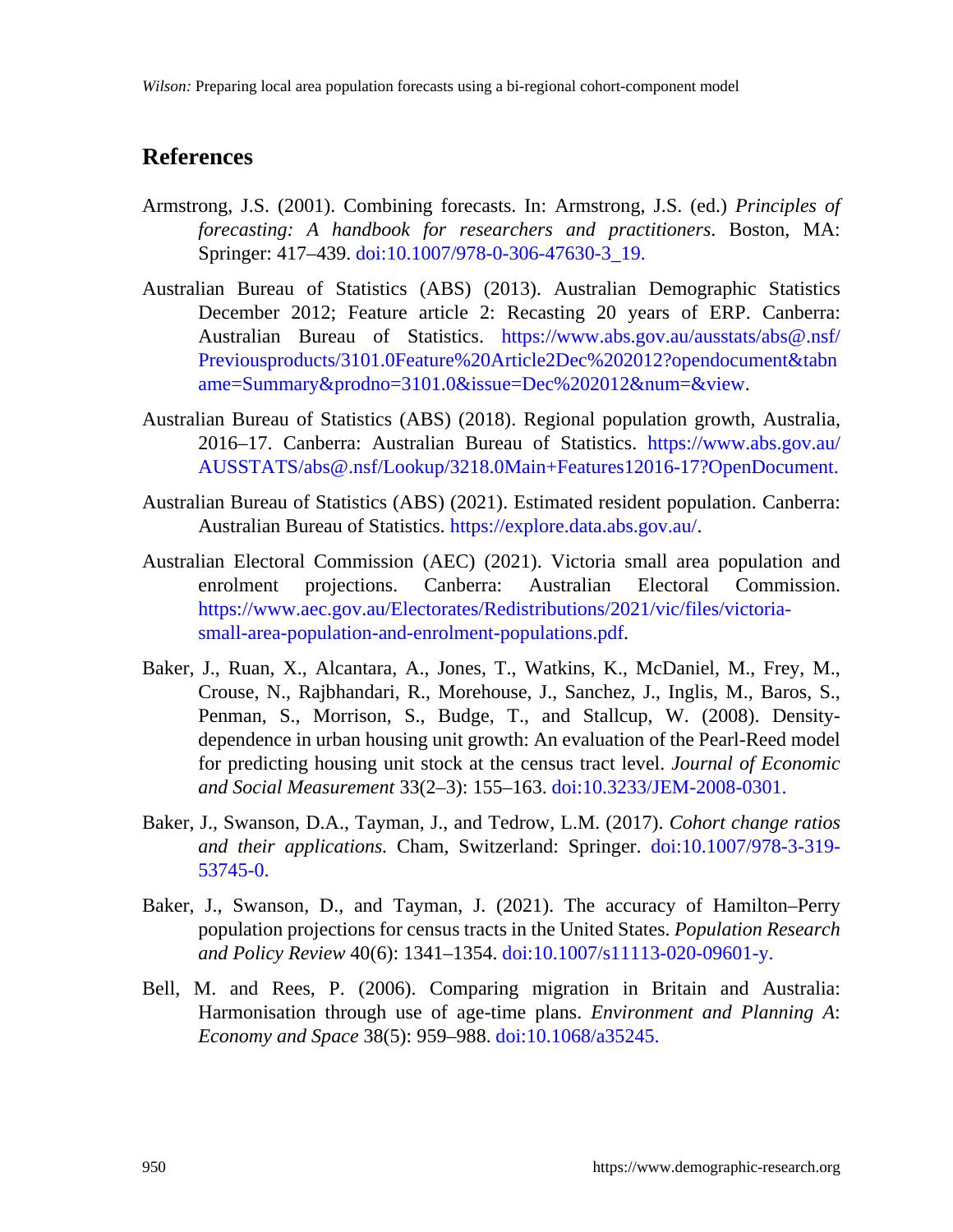- Dennett, A. and Stillwell, J. (2008). Population turnover and churn: Enhancing understanding of internal migration in Britain through measures of stability. *Population Trends* 134: 24–41.
- Foss, W. (2002). Small area population forecasting. *The Appraisal Journal* 70(2): 163– 172.
- Goodwin, P. (2009). New evidence on the value of combining forecasts. *Foresight: The International Journal of Applied Forecasting* 12: 33–35.
- Grossman I, Bandara K, Wilson T, and Kirley M (2022) Can machine learning improve small area population forecasts? A forecast combination approach. *Computers, Environment and Urban Systems* 95: 101806. [doi:10.1016/j.compenvurbsys.2022.](https://doi.org/10.1016/j.compenvurbsys.2022.101806) [101806.](https://doi.org/10.1016/j.compenvurbsys.2022.101806)
- Hamilton, C.H. and Perry, J. (1962). A short method for projecting population by age from one decennial census to another. *Social Forces* 41(2): 163–170. [doi:10.2307/](https://doi.org/10.2307/2573607) [2573607](https://doi.org/10.2307/2573607).
- Hauer, M.E. (2019). Population projections for US counties by age, sex, and race controlled to shared socioeconomic pathway. *Scientific Data* 6(1): 1–15. [doi:10.1038/sdata.2019.5.](https://doi.org/10.1038/sdata.2019.5)
- Hauer, M.E., and Schmertmann, C.P. (2020). Population pyramids yield accurate estimates of total fertility rates. *Demography* 57(1): 221–241. [doi:10.1007/s135](https://doi.org/10.1007/s13524-019-00842-x) [24-019-00842-x](https://doi.org/10.1007/s13524-019-00842-x).
- Inoue, T. (2017). A new method for estimating small area demographics and its application to long-term population projection. In: Swanson D.A. (ed.): *The frontiers of applied demography*. Cham: Springer: 473–489. [doi:10.1007/978-3-](https://doi.org/10.1007/978-3-319-43329-5_22) [319-43329-5\\_22.](https://doi.org/10.1007/978-3-319-43329-5_22)
- Isserman, A.M. (1993). The right people, the right rates: Making population estimates and forecasts with an interregional cohort-component model. *Journal of the American Planning Association* 59(1): 45–64. [doi:10.1080/01944369308975844.](https://doi.org/10.1080/01944369308975844)
- Kolassa, S. and Schutz, W. (2007). Advantages of the MAD/mean ratio over the MAPE. *Foresight* 6: 40–43.
- Pittenger, D.B. (1976). *Projecting state and local populations*. Cambridge, Mass: Ballinger.
- Pittenger, D.B. (1978). On making flexible projections of age-specific net migration. *Environment and Planning A: Economy and Space* 10(11): 1253–1272. [doi:10.1068/a101253](https://doi.org/10.1068/a101253).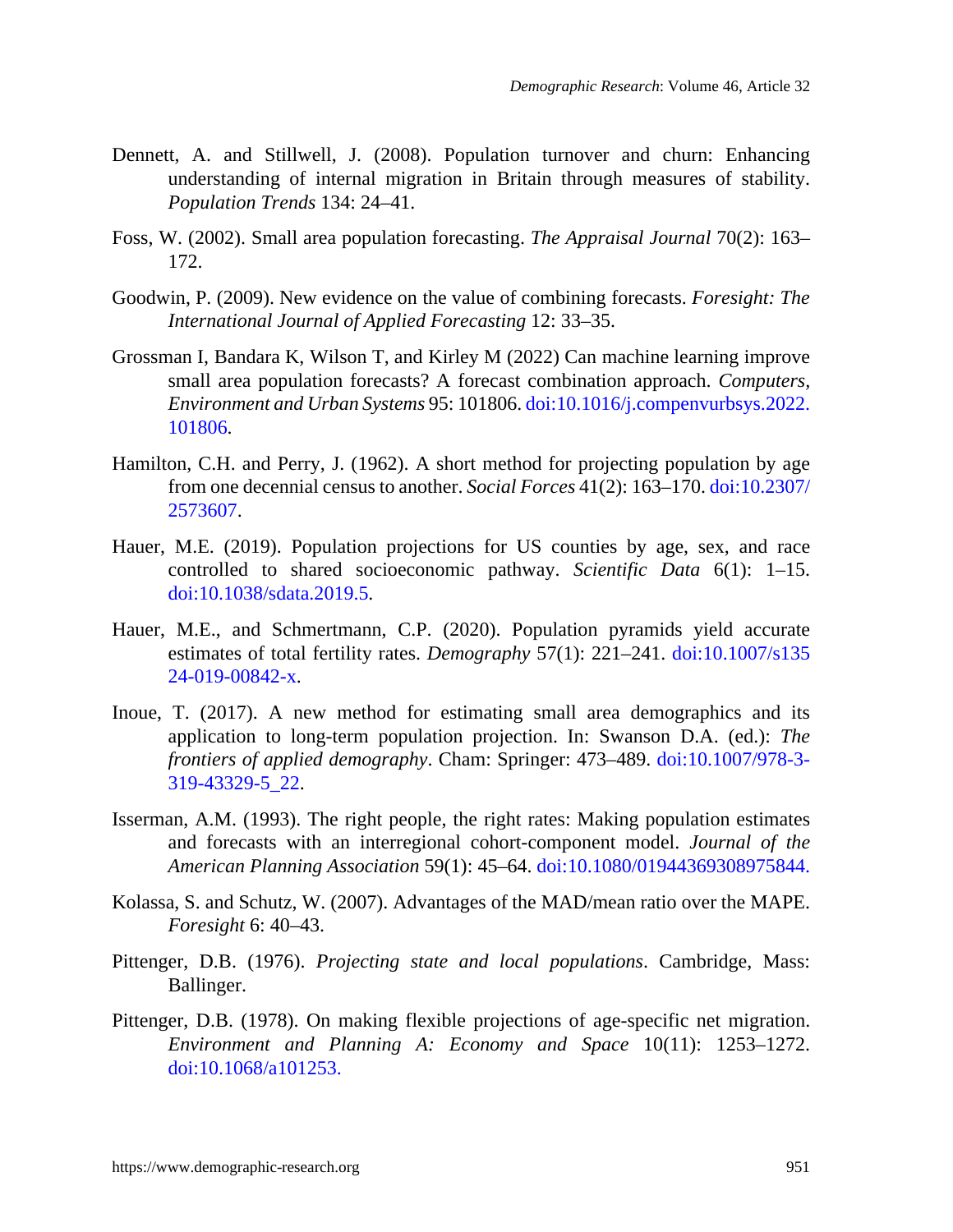- Rayer, S. and Smith, S.K. (2010). Factors affecting the accuracy of subcounty population forecasts. *Journal of Planning Education and Research* 30(2): 147–161. [doi:10.1177/0739456X10380056](https://doi.org/10.1177/0739456X10380056).
- Rees, P. (1984). Spatial population analysis using movement data and accounting methods: theory, models, the 'MOVE' program and examples. Leeds: School of Geography, University of Leeds. (Working paper 404).
- Rees, P. (1985). Does it really matter which migration data you use in a population model? In: van der Knapp, G.A. and White, P.E. (eds.) *Contemporary studies of migration*. Norwich: GeoBooks: 55–77.
- Rees, P. and Willekens, F. (1986). Data and accounts. In: Rogers, A. and Willekens, F.J. (eds.) *Migration and settlement: A multiregional comparative study*. Dordrecht: D. Reidel: 19–58.
- Rees, P. and Wilson, A.G. (1977). *Spatial population analysis*. London: Edward Arnold.
- Reinhold, M. and Thomsen, S.L. (2015). Subnational population projections by age: An evaluation of combined forecast techniques. *Population Research and Policy Review* 34(4): 593–613. [doi:10.1007/s11113-015-9362-0](https://doi.org/10.1007/s11113-015-9362-0).
- Rogers, A. (1976). Shrinking large-scale population-projection models by aggregation and decomposition. *Environment and Planning A: Economy and Space* 8(5): 515– 541. [doi:10.1068/a080515.](https://doi.org/10.1068/a080515)
- Rogers, A. (1995). *Multiregional demography: Principles, methods and extensions*. Chichester: Wiley.
- Rowland, D.T. (2003). *Demographic methods and concepts*. Oxford: Oxford University Press.
- Simpson, L. and Snowling, H. (2011). Estimation of local demographic variation in a flexible framework for population projections. *Journal of Population Research* 28(2): 109–127. [doi:10.1007/s12546-011-9060-7](https://doi.org/10.1007/s12546-011-9060-7).
- Smith, S.K. (1986). Accounting for migration in cohort-component projections of state and local populations. *Demography* 23(1): 127–135. [doi:10.2307/2061413](https://doi.org/10.2307/2061413).
- Smith, S.K. and Tayman, J. (2003). An evaluation of population projections by age. *Demography* 40(4): 741–757. [doi:10.1353/dem.2003.0041](https://doi.org/10.1353/dem.2003.0041).
- Smith, S.K. and Shahidullah, M. (1995). An evaluation of population projection errors for census tracts. *Journal of the American Statistical Association* 90(429): 64–71. [doi:10.1080/01621459.1995.10476489](https://doi.org/10.1080/01621459.1995.10476489).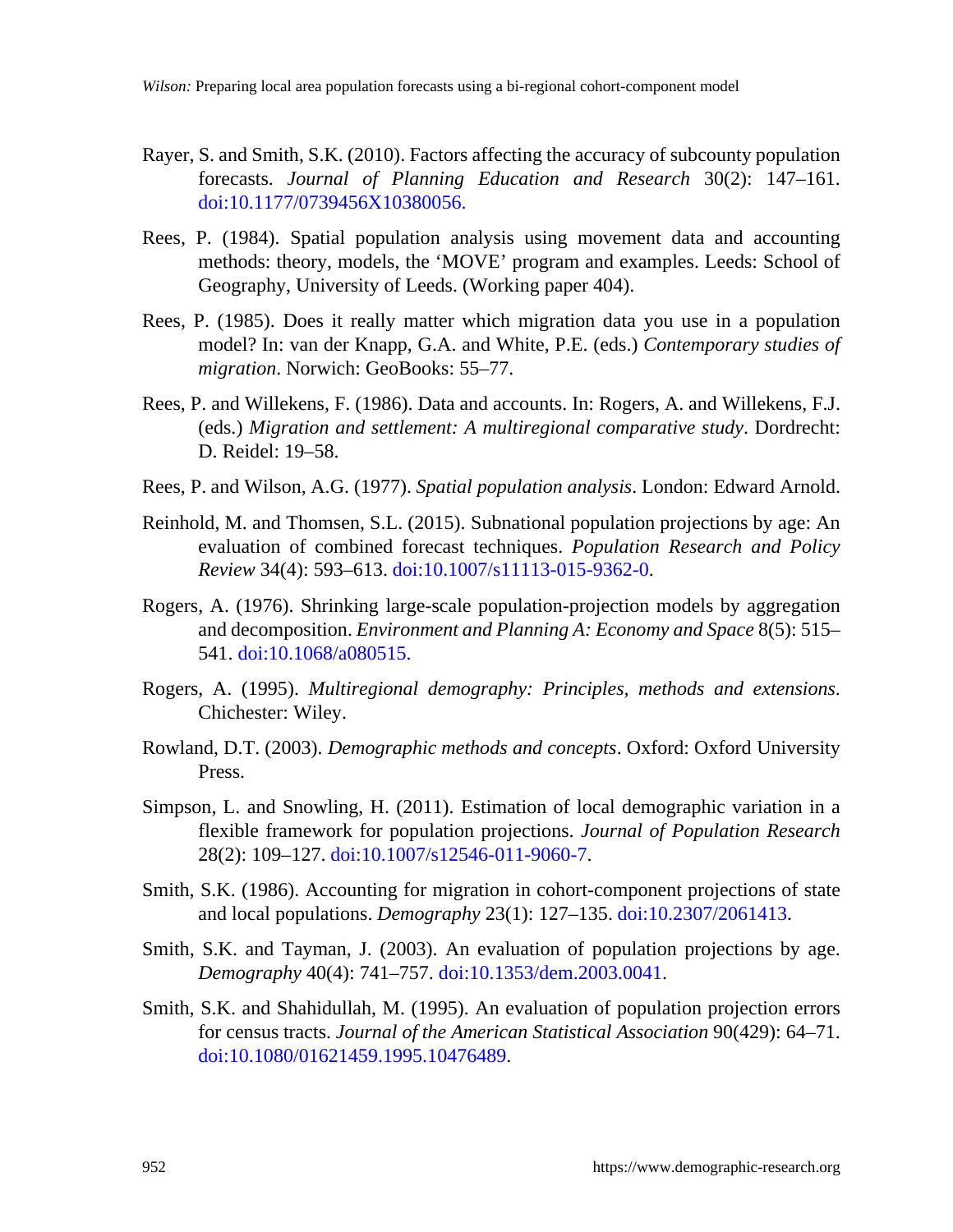- Smith, S.K., Tayman, J., and Swanson, D.A. (2013). *A practitioner's guide to state and local population projections*. Dordrecht: Springer. [doi:10.1007/978-94-007-7551-](https://doi.org/10.1007/978-94-007-7551-0) [0](https://doi.org/10.1007/978-94-007-7551-0).
- Swanson, D.A., Schlottmann, A., and Schmidt, B. (2010). Forecasting the population of census tracts by age and sex: An example of the Hamilton–Perry method in action. *Population Research and Policy Review* 29(1): 47–63. [doi:10.1007/s11113-009-](https://doi.org/10.1007/s11113-009-9144-7) [9144-7.](https://doi.org/10.1007/s11113-009-9144-7)
- Tayman, J. (2011). Assessing uncertainty in small area forecasts: State of the practice and implementation strategy. *Population Research and Policy Review* 30(5): 781– 800. [doi:10.1007/s11113-011-9210-9.](https://doi.org/10.1007/s11113-011-9210-9)
- Tayman, J., Swanson, D.A., and Baker, J. (2021). Using synthetic adjustments and controlling to improve county population forecasts from the Hamilton–Perry method. *Population Research and Policy Review* 40(3): 1355–1383. [doi:10.1007/](https://doi.org/10.1007/s11113-021-09646-7) [s11113-021-09646-7.](https://doi.org/10.1007/s11113-021-09646-7)
- Wilson, T. (2016). Evaluation of alternative cohort-component models for local area population forecasts. *Population Research Policy Review* 35(2): 241–261. [doi:10.1007/s11113-015-9380-y.](https://doi.org/10.1007/s11113-015-9380-y)
- Wilson, T. (2017). Does averaging yield more accurate local and regional population forecasts? *Applied Spatial Analysis and Policy* 10(4): 497–513. [doi:10.1007/s1](https://doi.org/10.1007/s12061-016-9194-2) [2061-016-9194-2](https://doi.org/10.1007/s12061-016-9194-2).
- Wilson, T. (2018). Evaluation of simple methods for regional mortality forecasts. *Genus* 74:14. [doi:10.1186/s41118-018-0040-z.](https://doi.org/10.1186/s41118-018-0040-z)
- Wilson, T. and Grossman, I. (2022). Evaluating alternative implementations of the Hamilton–Perry model for small area population forecasts: The case of Australia. *Spatial Demography*. [doi:10.1007/s40980-021-00103-9.](https://doi.org/10.1007/s40980-021-00103-9)
- Wilson, T. and Bell, M. (2004). Comparative empirical evaluations of internal migration models in subnational population projections. *Journal of Population Research* 21(2): 127–160. [doi:10.1007/BF03031895](https://doi.org/10.1007/BF03031895).
- Wilson, T., Brokensha, H., Rowe, F., and Simpson, L. (2018). Insights from the evaluation of past local area population forecasts. *Population Research Policy Review* 37(1): 137–155. [doi:10.1007/s11113-017-9450-4.](https://doi.org/10.1007/s11113-017-9450-4)
- Wilson, T., Grossman, I., Alexander, M., Rees, P., and Temple, J. (2021). Methods for small area population forecasts: State-of-the-art and research needs. *Population Research and Policy Review*. [doi:10.1007/s11113-021-09671-6.](https://doi.org/10.1007/s11113-021-09671-6)